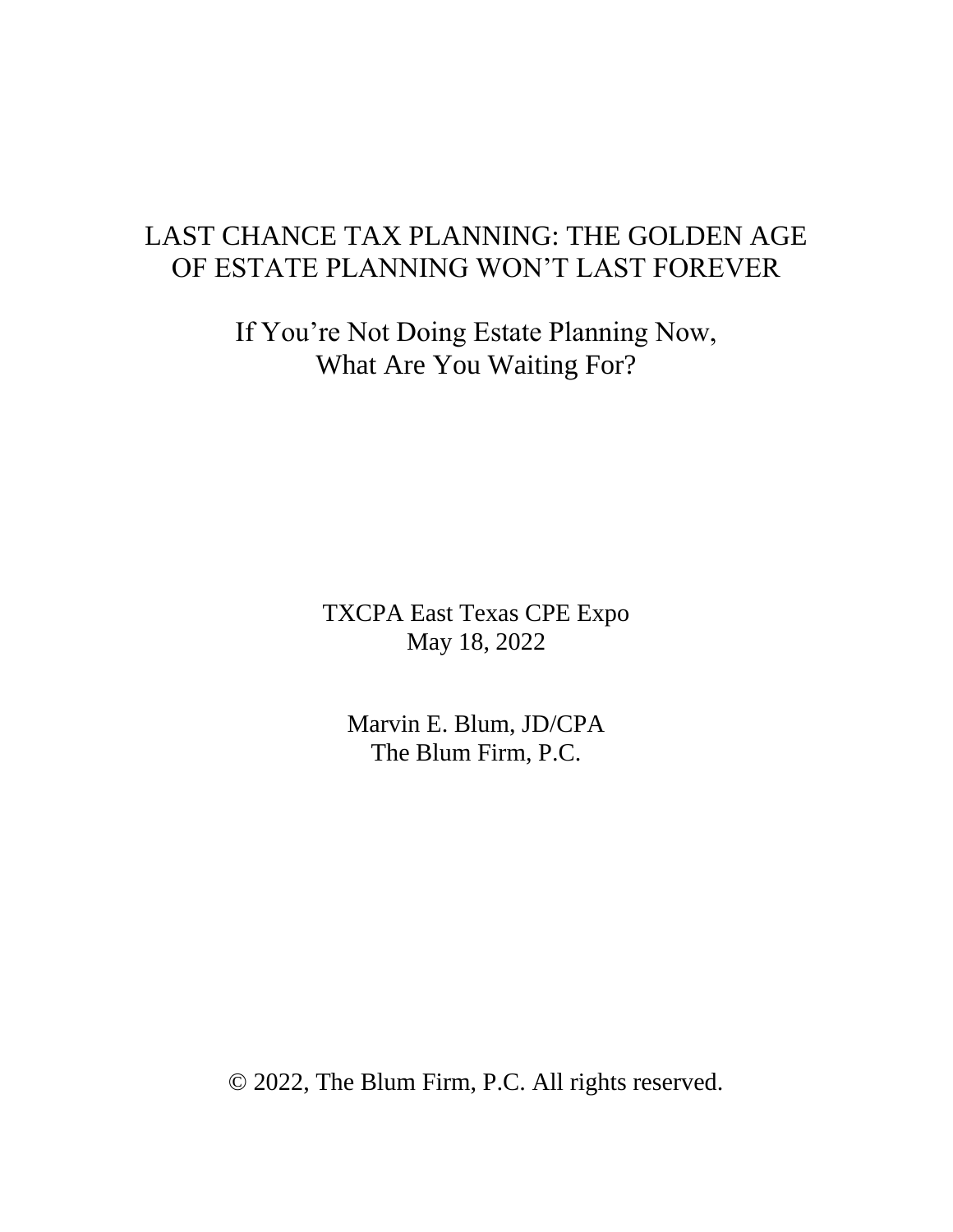## **Table of Contents**

| Were in Original Proposals but are not in Revised Build Back Better Act2 |  |
|--------------------------------------------------------------------------|--|
|                                                                          |  |
|                                                                          |  |
|                                                                          |  |
|                                                                          |  |
|                                                                          |  |
|                                                                          |  |
|                                                                          |  |
|                                                                          |  |
|                                                                          |  |
|                                                                          |  |
|                                                                          |  |
|                                                                          |  |
|                                                                          |  |
|                                                                          |  |
|                                                                          |  |
|                                                                          |  |
|                                                                          |  |
|                                                                          |  |
|                                                                          |  |
|                                                                          |  |
|                                                                          |  |
|                                                                          |  |
|                                                                          |  |
|                                                                          |  |
|                                                                          |  |
|                                                                          |  |
|                                                                          |  |
|                                                                          |  |
|                                                                          |  |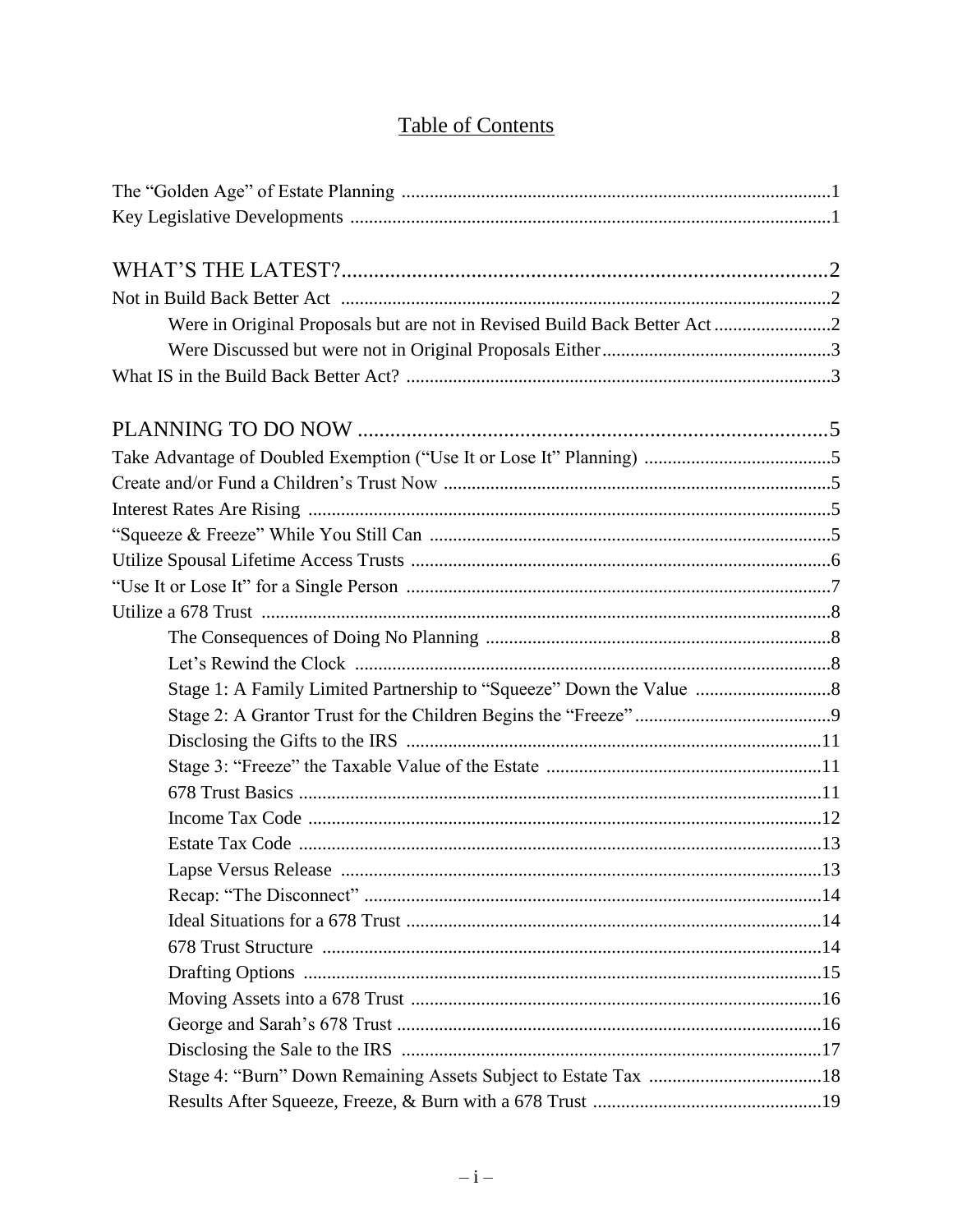| Require 100% Recapture of Depreciation Deductions as Ordinary Income for Certain   |  |
|------------------------------------------------------------------------------------|--|
|                                                                                    |  |
| Limit Use of Donor Advised Funds to Avoid Private Foundation Payout Requirement 35 |  |

# BONUS: PROPOSED REGULATIONS ON ESTATE AND GIFT TAX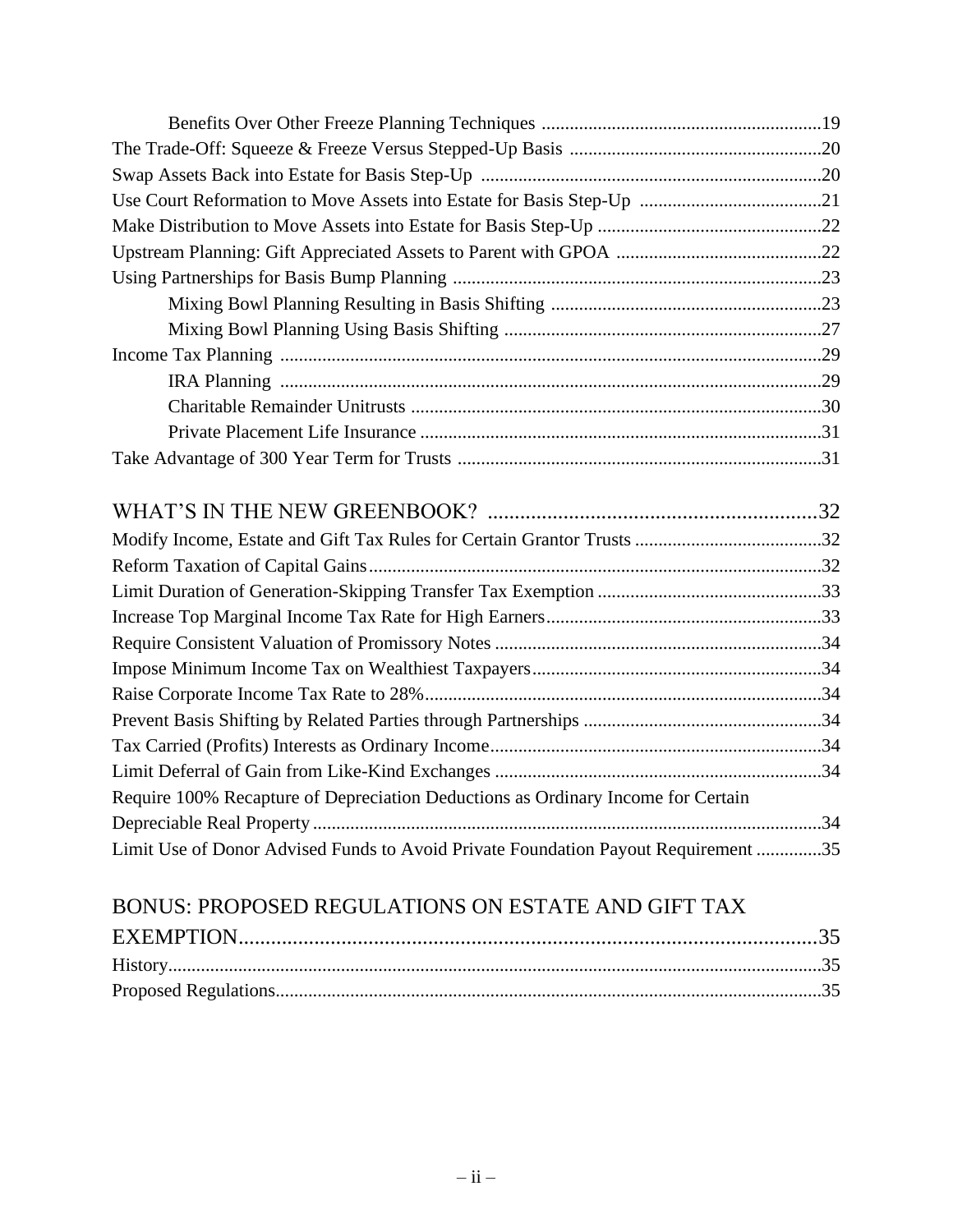*777 Main Street, Suite 550 Fort Worth, Texas 76102 Phone: (817) 334-0066*

*303 Colorado St., Suite 2550 Austin, Texas 78701 Phone: (512) 579-4060 www.theblumfirm.com*



THE BLUM FIRM, P.C.

*300 Crescent Court, Suite 1350 Dallas, Texas 75201 Phone: (214) 751-2130*

*2800 Post Oak Blvd., Ste 4100-17 Houston, Texas 77056 Phone: (713) 489-7727*

## **LAST CHANCE TAX PLANNING: THE GOLDEN AGE OF ESTATE PLANNING WON'T LAST FOREVER**

## **If You're Not Doing Estate Planning Now, What Are You Waiting For?**

Marvin E. Blum, J.D./C.P.A. May 18, 2022

In 2021, Congress shined a spotlight on many of the best tools in our toolbox that we use to avoid estate tax. Previously, many of these techniques were flying under the radar. Now that the general public is aware, there is a growing outcry to shut down these benefits. This is a wake-up call that, sooner or later, the tax landscape will likely drastically change. Now is the time to engage in "Golden Age" tax planning. We'll discuss key provisions of the various tax proposals still on the table, the Biden Administration's latest tax proposals, and what kinds of planning clients should be putting in place before it's too late.

## **The "Golden Age" of Estate Planning**

Conditions for estate planning have never been better:

- Doubled estate tax exemption
- Valuation discounts
- Low interest rates
- Wide array of "squeeze & freeze" planning tools
- Use of grantor trusts to supercharge estate tax planning
	- o Grantor avoids recognizing income on sales between grantor and grantor trusts
	- o Grantor's personal payment of income tax on the trust's taxable income isn't a gift

Congress has not closed an estate planning loophole in over 30 years.

## **Key Legislative Developments**

- December 2020: Consolidated Appropriations Act (longest bill ever passed by Congress) became law, at a cost of \$2.3 trillion and no revenue in it to pay for it.
- March 2021: American Rescue Plan became law—\$1.9 trillion of spending, with no revenue in it to pay for it.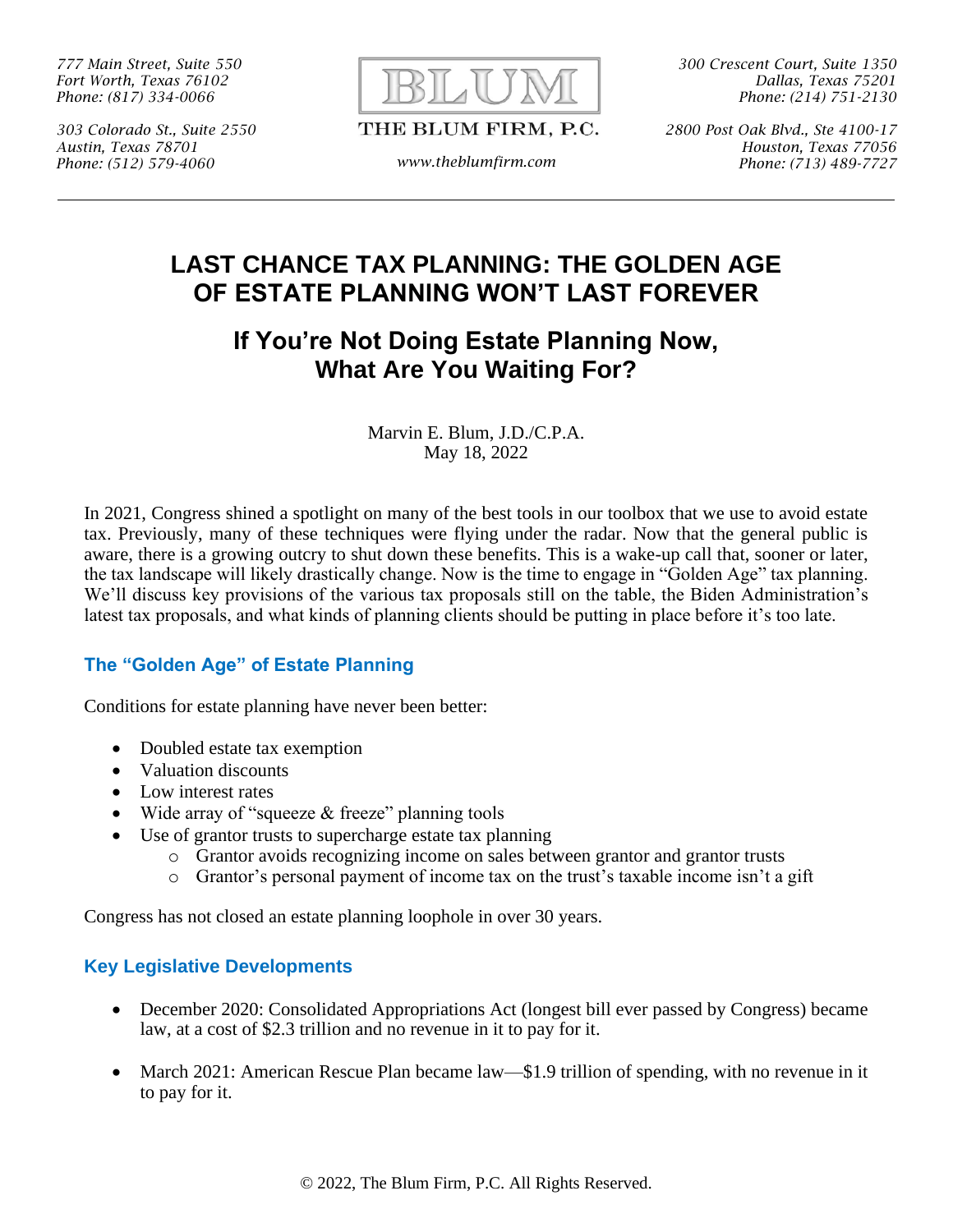- November 2021: Bipartisan Infrastructure Bill became law, spending \$1.2 trillion on infrastructure (roads and bridges, etc.) but does not include tax increases to raise the funds for the spending.
- November 2021: Build Back Better Act passed the House and is pending in the Senate. It is legislation intended to implement President Biden's social and educational reforms (provisions for education, labor, childcare, healthcare, taxes, immigration, and the environment) with an expected cost of between \$1.75 trillion and \$3.5 trillion.
	- o There's speculation that the Build Back Better proposals may either be slimmed down in order to get approval from all 50 Democrat Senators or may be broken into pieces and the smaller pieces passed individually. However, to pass the Senate with 50 instead of 60 votes requires that the provisions be included in a budget reconciliation bill. Generally, only one reconciliation bill may proceed to the floor of the Senate each fiscal year, unless a majority of the Senate Budget Committee grants an exception. The Budget Committee has 11 Democrat and 11 Republican members, so the 11 Republicans could boycott any vote on additional reconciliation bills.
	- o Clary Redd, a nationally recognized estate planning lawyer, said, "I'd bet my car—but wouldn't bet my house—that the BBB Act won't pass."
- March 2022: Biden Administration released its budget recommendations for fiscal year 2023. At the same time, the Treasury Department released their "Greenbook," a document detailing proposed tax increases aimed at generating revenue to cover the budget.

## **What's the Latest?**

## **Not in Build Back Better Act**

### *Were in Original Proposals but are not in Revised Build Back Better Act*

- Early sunset of lifetime gift and estate tax exemption (accelerated from December 31, 2025).
- Limitation of valuation discounts when transferring entities holding "non-business assets" (passive assets not used in the active conduct of a trade or business).
- Grantor Trust assets includable in grantor's estate.
- Sales to Grantor Trusts recognized for income tax purposes and therefore subject to tax on the gain.
- Distributions from a grantor trust subject to gift tax if made to someone other than grantor or grantor's spouse.
- Grantor trust status ending treated as a gift of the entire trust on that date.
- Increase to income tax rates and change to thresholds for brackets.
- Increase to highest long term capital gains tax rate.
- Increase top corporate tax rate from 21% to 26.5%.
- Cap on maximum allowable Section 199A 20% pass-through deduction.
- Change to carried interest rules.
- Prohibit investment of IRA assets in entities in which owner has substantial interest.
- Prohibit IRA from holding any security that is subject to an issuer-imposed income or net worth test (Private Placement Investments).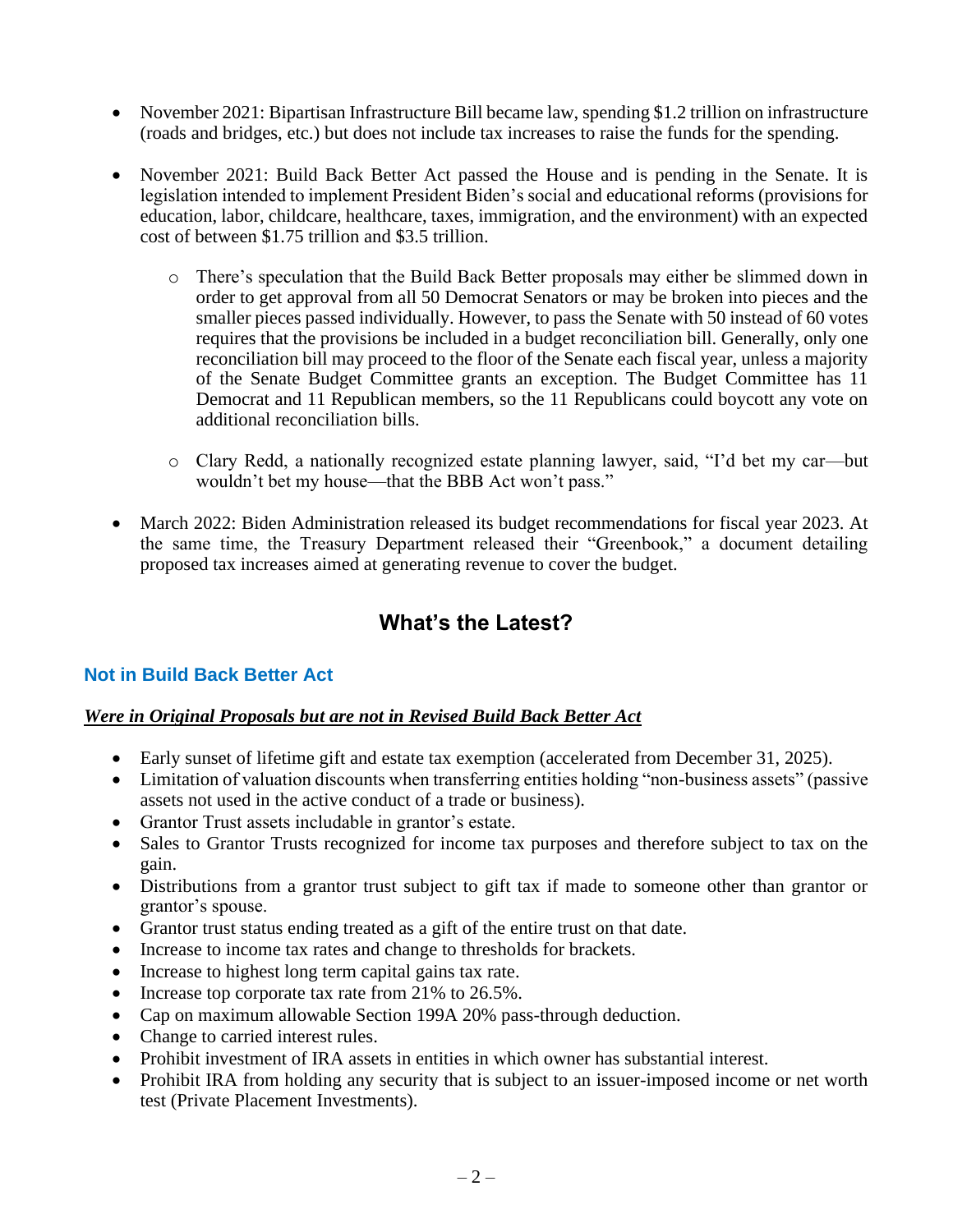### *Were Discussed but were not in Original Proposals Either*

- No repeal of basis step-up at death.
- No forced recognition of gain at death.
- No limits on annual exclusion gifts.
- No limits on 1031 like-kind exchanges of real estate (limiting gain deferral).

### **What IS in the Build Back Better Act?**

- New high-income surcharge based on modified adjusted gross income ("MAGI"). MAGI is adjusted gross income reduced by investment interest expense.
	- o First Tier: 5% surcharge for individuals with MAGI over \$10 million if married or single, \$5 million if married filing separately, and \$200,000 for trusts and estates. Surcharge applies to only the income over the threshold.
	- o Second Tier: Additional 3% surcharge for individuals with MAGI over \$25 million if married or single, \$12.5 million if married filing separately, and \$500,000 for trusts and estates. Surcharge applies to only the income over the threshold.
	- o Note that charitable deductions (and other itemized expenses) do not reduce MAGI.
	- $\circ$  For trusts and estates, the surcharge is based on the AGI under Section 67(e) not computed in the same manner as for an individual. AGI for a trust or estate can be offset by deductions for certain expenses to administer the trust/estate. Unlike an individual taxpayer, a trust or estate can offset its income by charitable deductions.
- Expansion of reach of the 3.8% Net Investment Income tax to include income from active trade or business if taxable income is over \$500,000 for joint filing, \$400,000 for single, and for all trusts and estates.
- New minimum tax of 15% on profits of corporations that report over \$1 billion in profits.
- Crypto-currency:
	- o Digital assets would be included in the constructive sale rules.
	- o Crypto-currencies as well as foreign currencies and commodities now subject to wash-sale rules.
- Limit on exclusion rate for Qualified Small Business Stock ("QSBS") gains.
	- o Section 1202 permits excluding a percentage of capital gain (up to \$10 million of gain) from income when selling QSBS.
	- o For taxpayers with AGI over \$400,000 selling QSBS, the 75% and 100% exclusion rates are no longer available—only the 50% exclusion rate is available.
	- o All trusts and estates are limited to the 50% exclusion rate.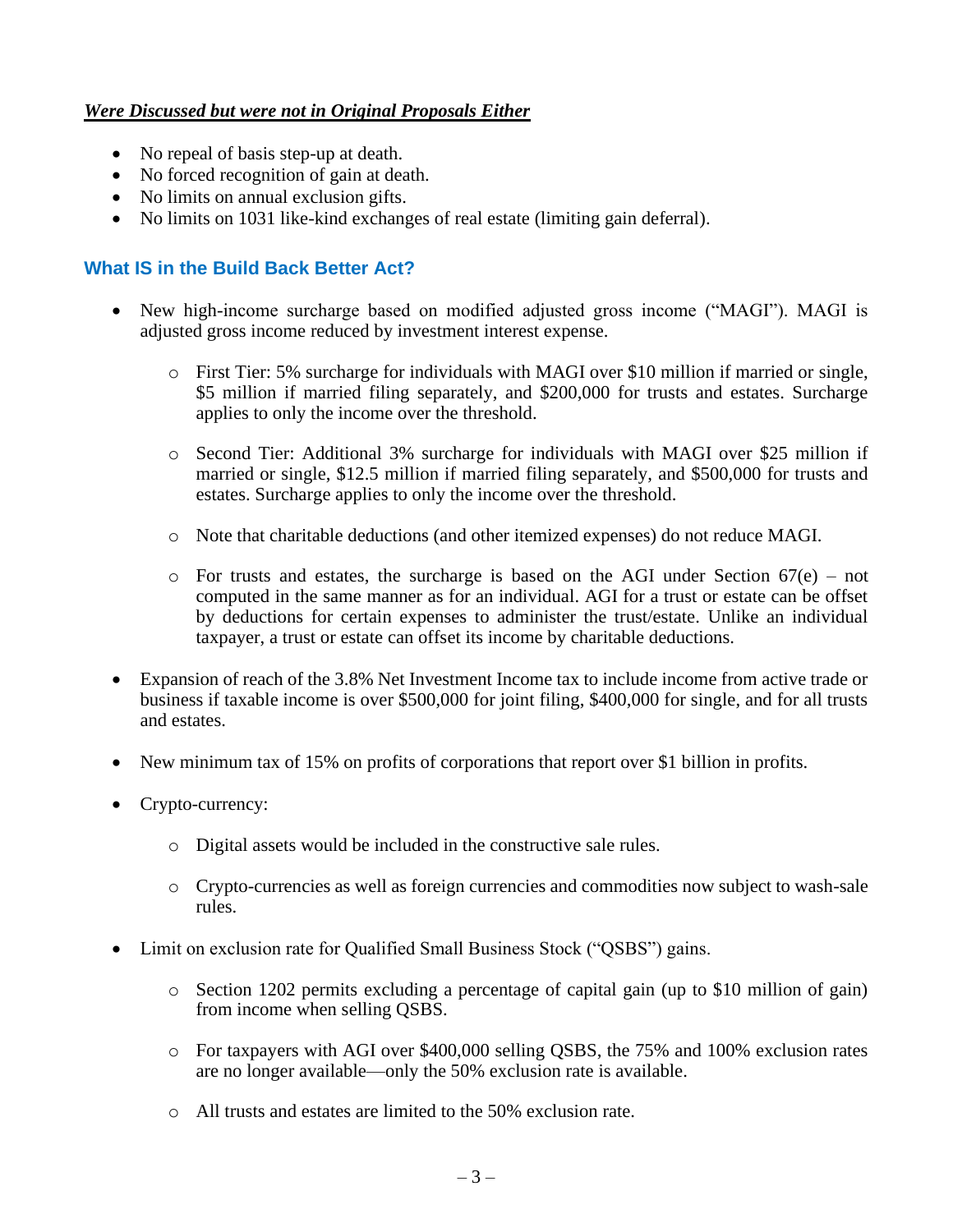- o The excluded gain is subject to Alternative Minimum Tax ("AMT").
- Limit on State and Local Tax ("SALT") deduction raised from \$10,000 to \$80,000 and extended through 2031.
- Section 461 limit on Excess Business Losses of noncorporate taxpayers becomes permanent.
- Corporate interest expense deduction—the interest expense deduction of certain domestic corporations—would be limited by a new Section 163(n).
- Surtax on corporate buybacks:
	- o When a company buys back its own shares, the stock price generally increases, creating a form of dividend that isn't currently taxed.
	- o The bill would impose a tax equal to 1% of the fair market value of any stock of a corporation that the corporation repurchases during the year. The provision would apply to any domestic corporation the stock of which is traded on an established securities market.
- Additional funding to IRS to beef up enforcement.
- Restricts Roth conversions if income is over \$450,000 for joint filers, \$400,000 for single, \$425,000 for head of household. This provision would not be effective for 10 years.
- Caps IRA size if income is over \$450,000 for joint filers, \$400,000 for single, \$425,000 for head of household. Cannot make additional contributions to Roth or traditional IRA if the combined value of IRAs and defined contribution plans exceeds \$10 million, effective for 2029 tax year.
- Increases minimum distribution from large IRA if income is over \$450,000 for joint filers, \$400,000 for single, \$425,000 for head of household. If combined value of IRAs, Roth IRAs, and defined contribution plans exceeds \$10 million, new minimum distribution rules apply, effective for 2029 tax year.
	- o Combined value over \$10 million: Required minimum distribution of 50% of overage.
	- o Combined value over \$20 million: Required minimum distribution of lesser of (i) 100% of overage or (ii) total balance held in Roth IRA and Roth defined contribution plans.
- Additional reporting required for employer defined contribution plans on aggregate account balances of at least \$2.5 million.
- No back-door Roth conversions. Can no longer convert any after-tax contributions (in a traditional IRA or an employer sponsored plan) to a Roth IRA or Roth 401(k).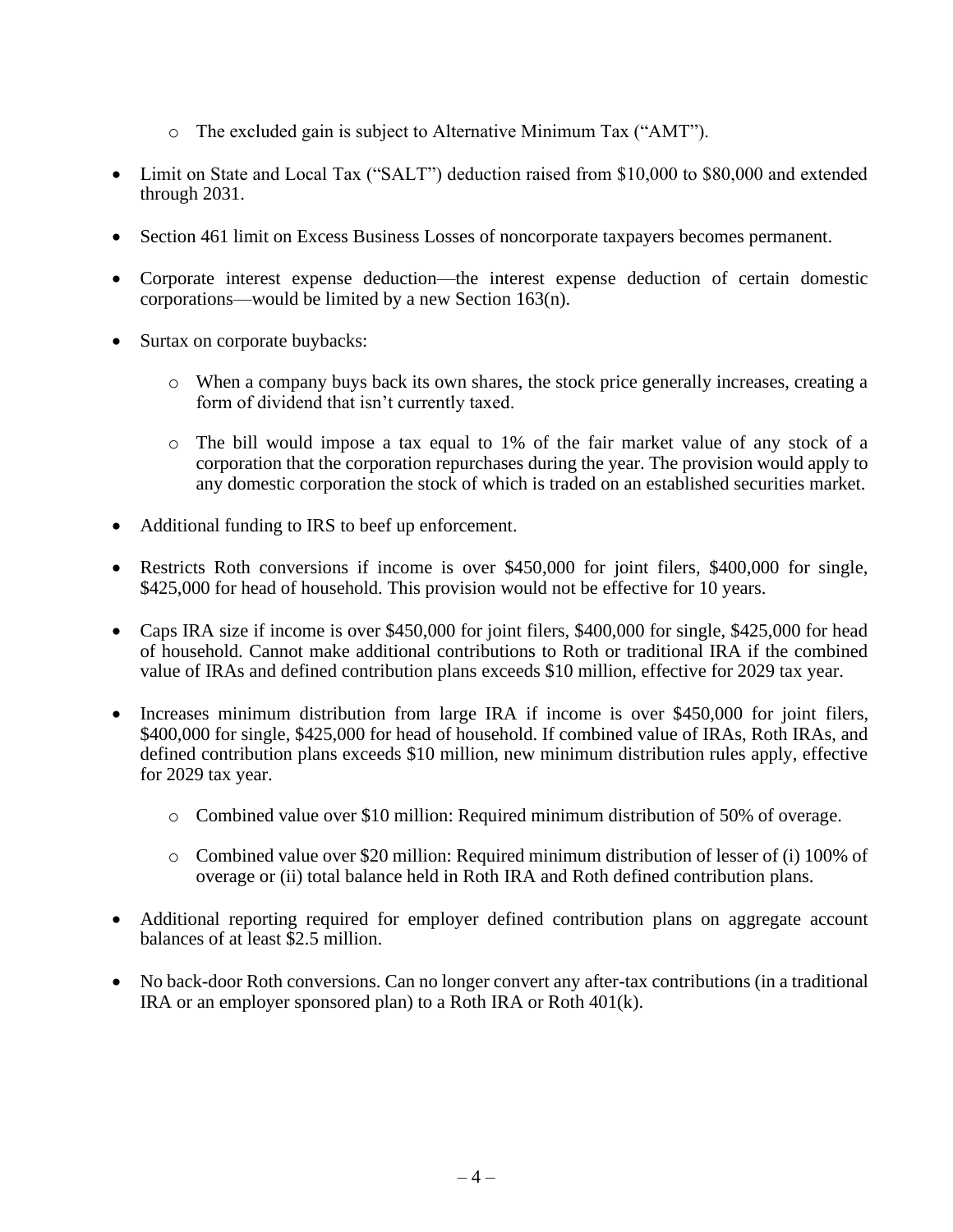## **Planning to Do Now**

## **Take Advantage of Doubled Exemption ("Use It or Lose It" Planning)**

To lock in the benefit of the doubled exemption before the December 31, 2025 sunset date, a couple has to transfer \$24,120,000 out of their estate.

- If a couple decides to only give \$12,060,000 instead of \$24,120,000, make the gift entirely from one spouse and don't gift-split. Compare the outcomes:
	- o Gifts first eat into the old or "original" exemption before eating into the "extra" exemption. If each spouse gives a gift of half the \$12,060,000, after sunset they will have each used all of their "original" exemption and none of the "extra" exemption, so their remaining exemption is zero.
	- $\circ$  Instead, if the husband gives the entire \$12,060,000, the wife will still have her "original" \$5,000,000 exemption (adjusted for inflation) after her "extra" exemption sunsets.

### **Create and/or Fund a Children's Trust Now**

- Create an Intentionally Defective Grantor Trust ("IDGT" or "Grantor Trust") to benefit children or grandchildren. Assets held in the trust will be outside the taxable estate.
- Creating as a grantor trust allows you to personally pay the income tax on the trust income rather than the trust paying its own income tax (and depleting trust assets to do so).

### **Interest Rates Are Rising**

- Possibly even more urgent than taking use of the doubled exemption before the December 31, 2025, sunset date is locking in currently low interest rates.
- Sell assets to a Grantor Trust in exchange for a promissory note. In the future, if wanted, some or all of the note could be forgiven as a gift.
- Make a low interest, long term loan to your children or a trust to enable them to invest in deals.
- AFR rates for May 2022 are 1.85% (short-term), 2.51% (mid-term), and 2.66% (long-term).

### **"Squeeze & Freeze" While You Still Can**

Some are hesitant to engage in estate planning for fear of losing control of the assets, losing access to the assets, or losing the flexibility to change their mind. There are some "freeze" planning techniques which allow the client to retain all these things. (You CAN have your cake and eat it too.)

- The Squeeze:
	- $\circ$  First, the client transfers the assets to a Family Limited Partnership ("FLP") to "squeeze" down the value of assets by the FLP units qualifying for valuation discounts.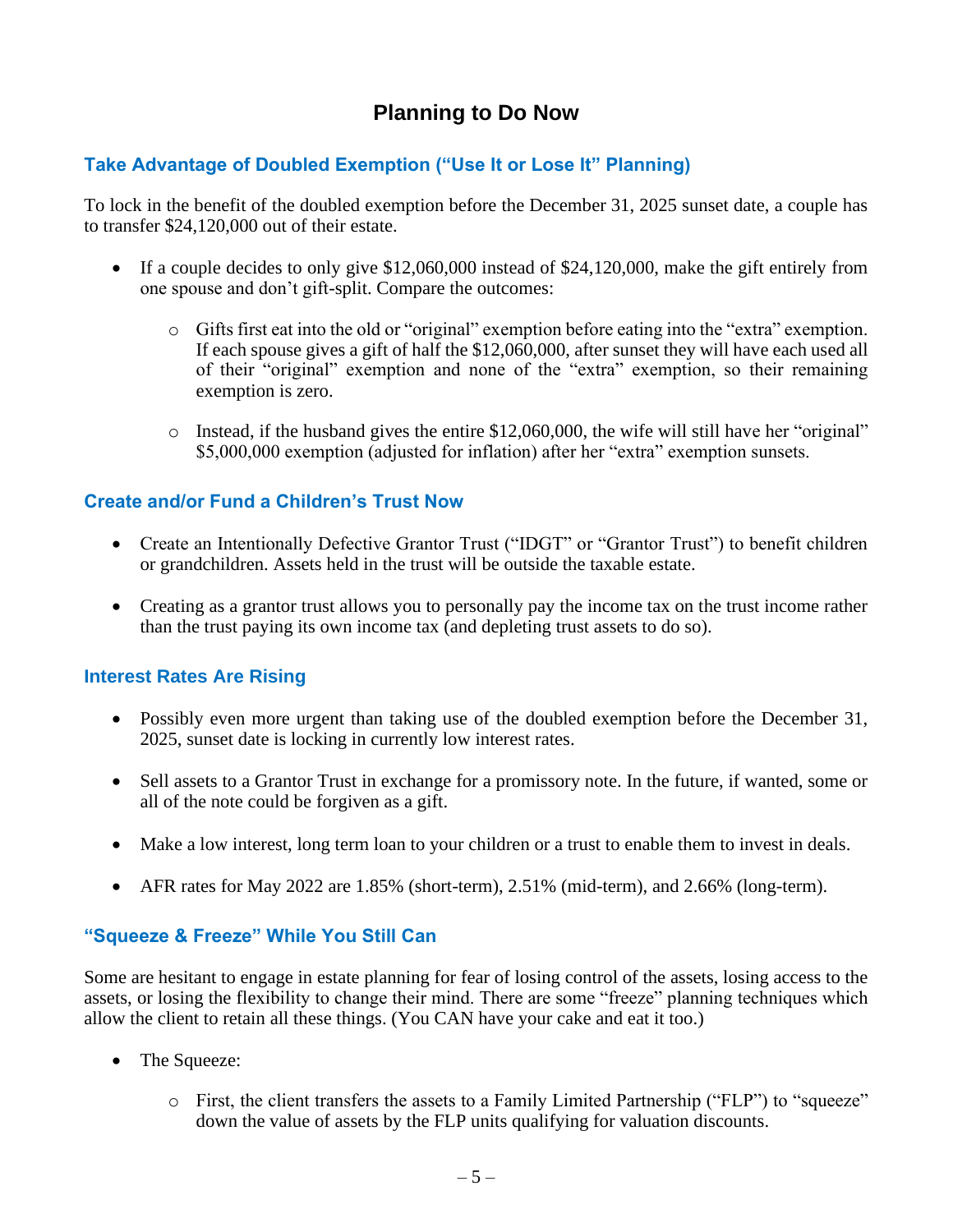- o Valuation discounts for lack of marketability and lack of control are routinely applicable to limited partnership interests as they are less marketable than assets held outright or assets traded on an exchange, such as stock of public companies or bonds.
- Next, "freeze" the value and lock in the discount by transferring the FLP units to a trust that is outside of the estate through gifts and/or sales.
- Make a gift to the trust equal to the balance of your lifetime exemption and then sell the rest to the trust in exchange for a promissory note.
	- o Grantor Trusts for the benefit of children: Gifts to Grantor Trusts and sales to Grantor Trusts.
	- o Spousal Lifetime Access Trusts ("SLATs"): Gifts to SLATs and sales to SLATs.
	- o 678 Trusts (also called Beneficiary Defective Trusts or "BDTs"): Sales to 678 Trusts.
	- o Grantor Retained Annuity Trusts ("GRATs"): Gifts to a GRAT, especially for mega-sized estates where it is difficult to have enough equity in the trust (or through a guaranty) to support a sale.
- Note: In freeze sales, the trust buying the assets from you pays with a promissory note. We customarily structure it as a 9-year note to use the mid-term AFR. However, with rates so compressed, consider a 25-year note, locking in the currently low long-term AFR. Also consider restructuring old notes as 25-year notes now in order to lock in the currently low long-term AFR.

### **Utilize Spousal Lifetime Access Trusts**

The most popular way for married couples to use each spouse's gift/estate tax exemption is for each spouse to create a SLAT (Spousal Lifetime Access Trust) for the benefit of the other because doing so preserves the resources for the spouses' benefit.

Each spouse's gift would use part or all of their lifetime exemption amount, depending on the amount of assets transferred. Assets held in the SLAT would not be included in either spouse's estate at death. Think of it as a "lifetime bypass trust" for the benefit of a spouse.

- This locks in the higher lifetime gift and estate tax exemption before it sunsets in half, yet the spouses continue to benefit from the assets removed from their estates.
- The two SLATs must be substantially different to avoid the Reciprocal Trust Doctrine.
- Example:
	- o A husband and wife enter into a marital property agreement in which they agree to convert a portion of their community property into two separate property halves.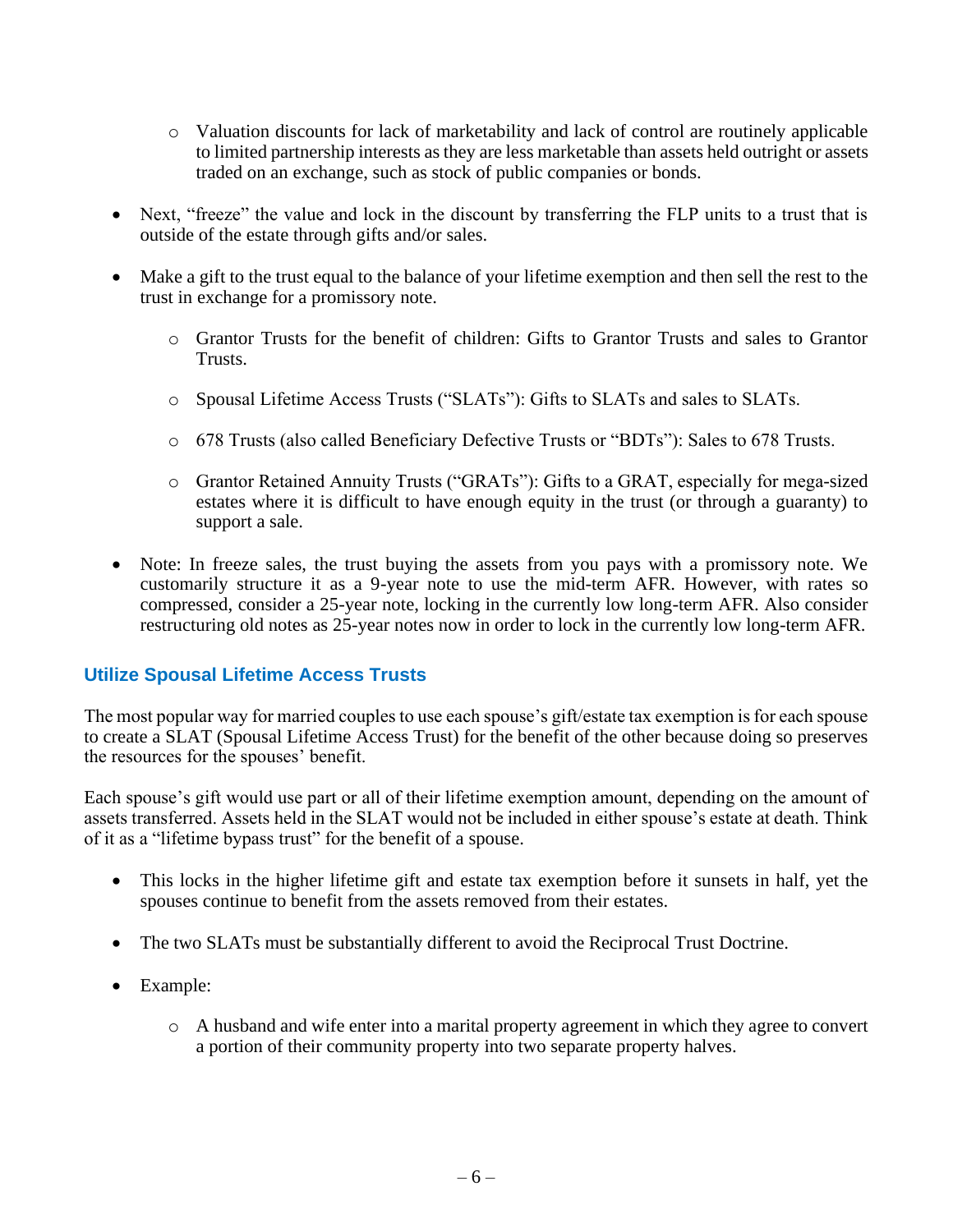- o The husband creates a trust for the benefit of the wife and funds it with \$12,000,000 of his separate property. The wife has access to her SLAT for her needs during her lifetime. After her death, the remaining assets are split into separate trusts for the children.
- o At a later date (the more time, the better), the wife creates a separate trust for the benefit of the husband and funds it with \$12,000,000 of her separate property. The husband has access to his SLAT for his needs during his lifetime. After his death, the remaining assets are split into separate trusts for the children.
- o While both the husband and wife are alive, the married couple retains access to the full \$24,000,000. However, after the first death, the survivor only has access to \$12,000,000. To replace the lost assets, each SLAT could buy an \$12,000,000 life insurance policy on the life of the other spouse.
- o If the husband dies first, at his death, the wife continues to benefit from her SLAT, plus her SLAT collects \$12,000,000 on the husband's life, so her access to the full \$24,000,000 isn't diminished when the husband dies. If the wife dies first, at her death, the husband continues to benefit from his SLAT, plus his SLAT collects \$12,000,000 on the wife's life, so his access to the full \$24,000,000 isn't diminished when the wife dies.



# **"Tax Fence" with SLAT Planning "Tax Fence" With Planning** Tax Fence with SLAT Planning

## **"Use It or Lose It" for a Single Person**

If the single person can part with access, the easiest approach is a gift of \$12,000,000 to a Grantor Trust for the benefit of children or others.  $\ddot{\phantom{0}}$ **INVESTMENTS)**

- If the donor needs access, consider having the donor borrow from the Grantor Trust on arm's length terms.
- The donor can retain a swap power to reacquire trust assets for assets of an equivalent value.
- An Independent Trustee could have ability to reimburse the donor for income taxes on trust income.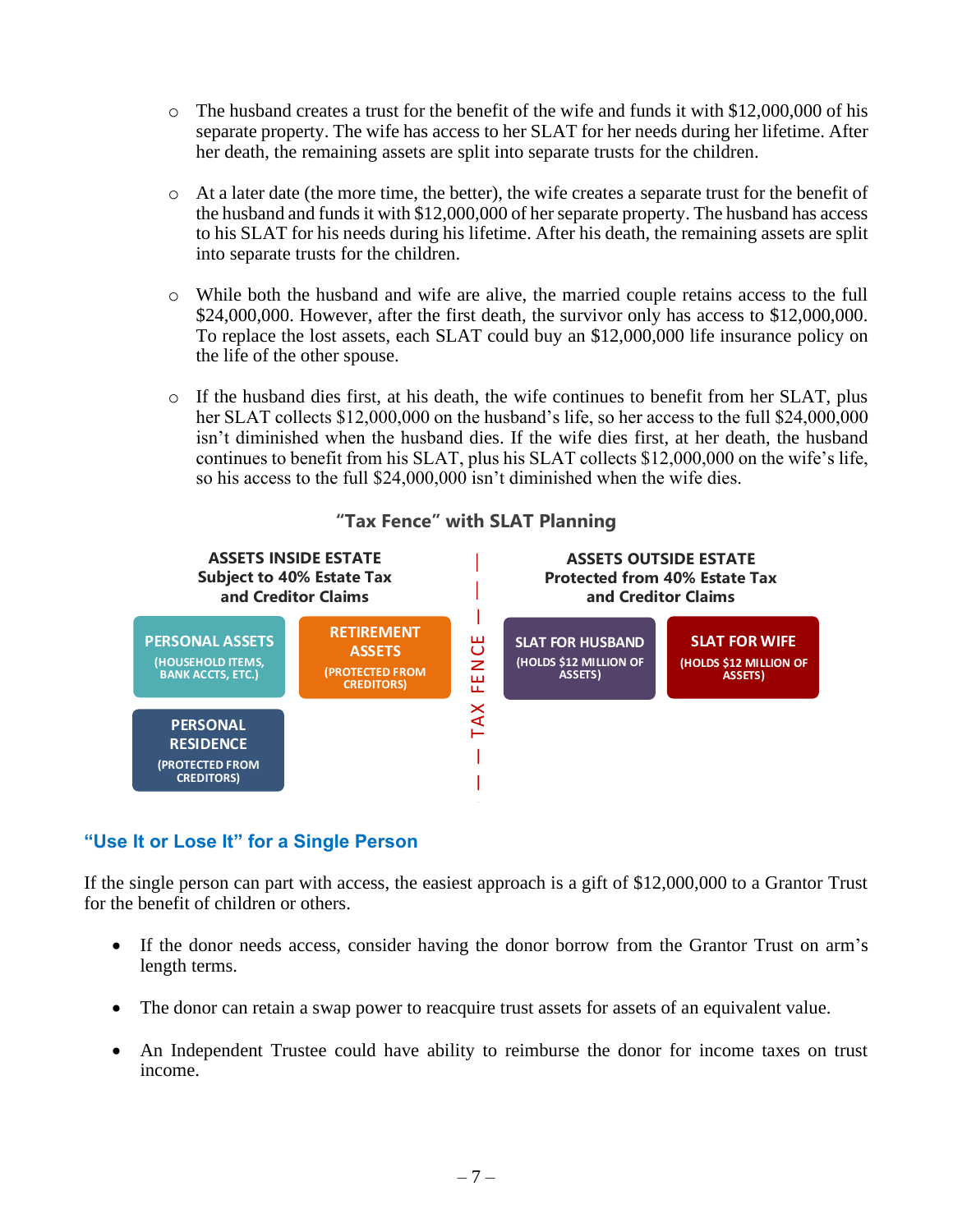• Alternatively, to retain access, consider creating a Special Power of Appointment Trust ("SPAT"). The donor makes a gift to a trust for others but gives an independent party a special power of appointment ("SPOA") to make distributions to a class of donees that includes the donor. For example, the class of donees could be "the descendants of the donor's mother."

## **Utilize a 678 Trust**

By utilizing a 678 Trust in the "freeze" stage, the client does not have to give up control of the assets or give up access to them.

### *The Consequences of Doing No Planning*

- George and Sarah had a high net-worth, with a very illiquid estate of investment assets worth \$75 million and \$10 million of other assets (home, bank accounts, cars, personal assets).
- When they both unexpectedly die in an accident, the IRS sent their children a tax bill for over \$24 million.

| <b>Investment Assets</b>      | \$75,000,000 |
|-------------------------------|--------------|
| Other Assets                  | 10,000,000   |
| <b>Total Assets</b>           | 85,000,000   |
| Less Estate Tax Exemption x 2 | (24,120,000) |
| Taxable Estate                | 60,880,000   |
| x 40% Estate Tax Rate         | \$24,352,000 |

### *Let's Rewind the Clock*

- George and Sarah came to us several years ago to help prepare an estate plan.
- At the time, their investment assets were worth \$60 million, and they had other assets worth \$10 million (home, bank accounts, cars, personal assets).

### *Stage 1: A Family Limited Partnership to "Squeeze" Down the Value*

- Limited partnership interests are less marketable than assets held outright or assets traded on an exchange, such as stock of public companies or bonds.
- By virtue of the partnership form and standard restrictions in partnership agreements, a partnership interest is worth less than the underlying assets of the partnership.
- For minority, non-controlling interests, discounts for lack of marketability and lack of control are routinely recognized by the courts when the partnership is formed and maintained properly.
- For example, if a partnership is formed and funded with \$1,000,000 in investment assets, the limited partnership interests associated with such assets might be valued at only \$650,000 (representing a 35% discount for lack of marketability and lack of control).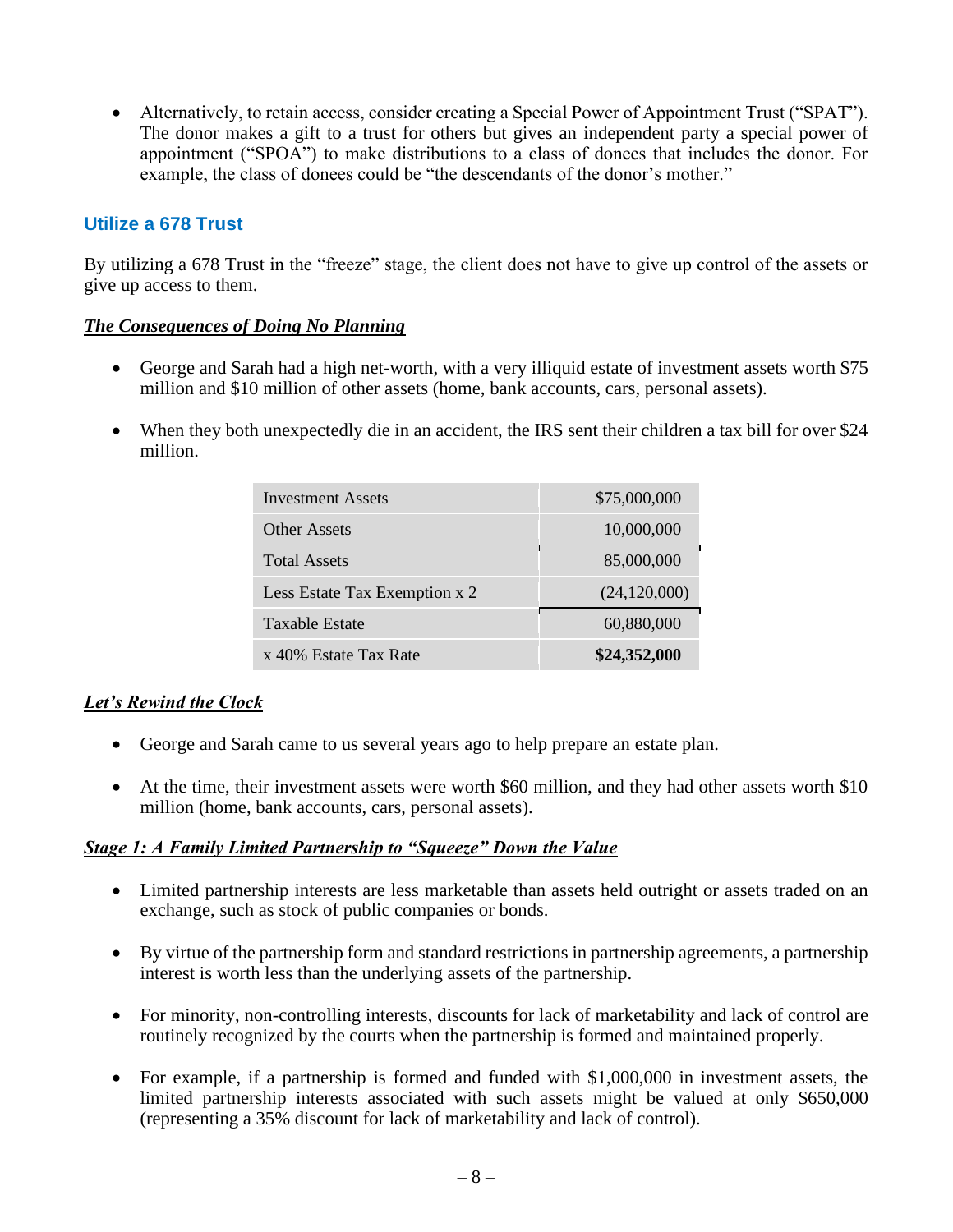- Create a structure that qualifies for the best possible valuation discount.
	- $\circ$  If it's a limited liability company or limited partnership, examine the agreement to ensure the entity will qualify for an optimum valuation discount.
	- o If it's a C Corporation, transfer the stock to a limited partnership.
	- o If it's an S Corporation, reorganize the structure to establish voting and non-voting shares. Then, perform tax planning with the non-voting shares, which could qualify for a valuation discount.
- George and Sarah put their investment assets into an FLP with a limited liability company ("LLC") as the general partner.
- George and Sarah are the initial limited partners of the FLP, and they each own 50% of the LLC.
- Notice that they put an LLC "wrapper" around the real estate they owned outright before putting the real estate into the FLP to provide an extra layer of protection around a risky asset.



## *Stage 2: A Grantor Trust for the Children Begins the "Freeze"*

• "Freeze" planning involves gifting and/or selling the limited partnership interests to a trust which is outside of the estate for estate tax purposes, such as an Intentionally Defective Grantor Trust, a 678 Trust, or a Spousal Lifetime Access Trust.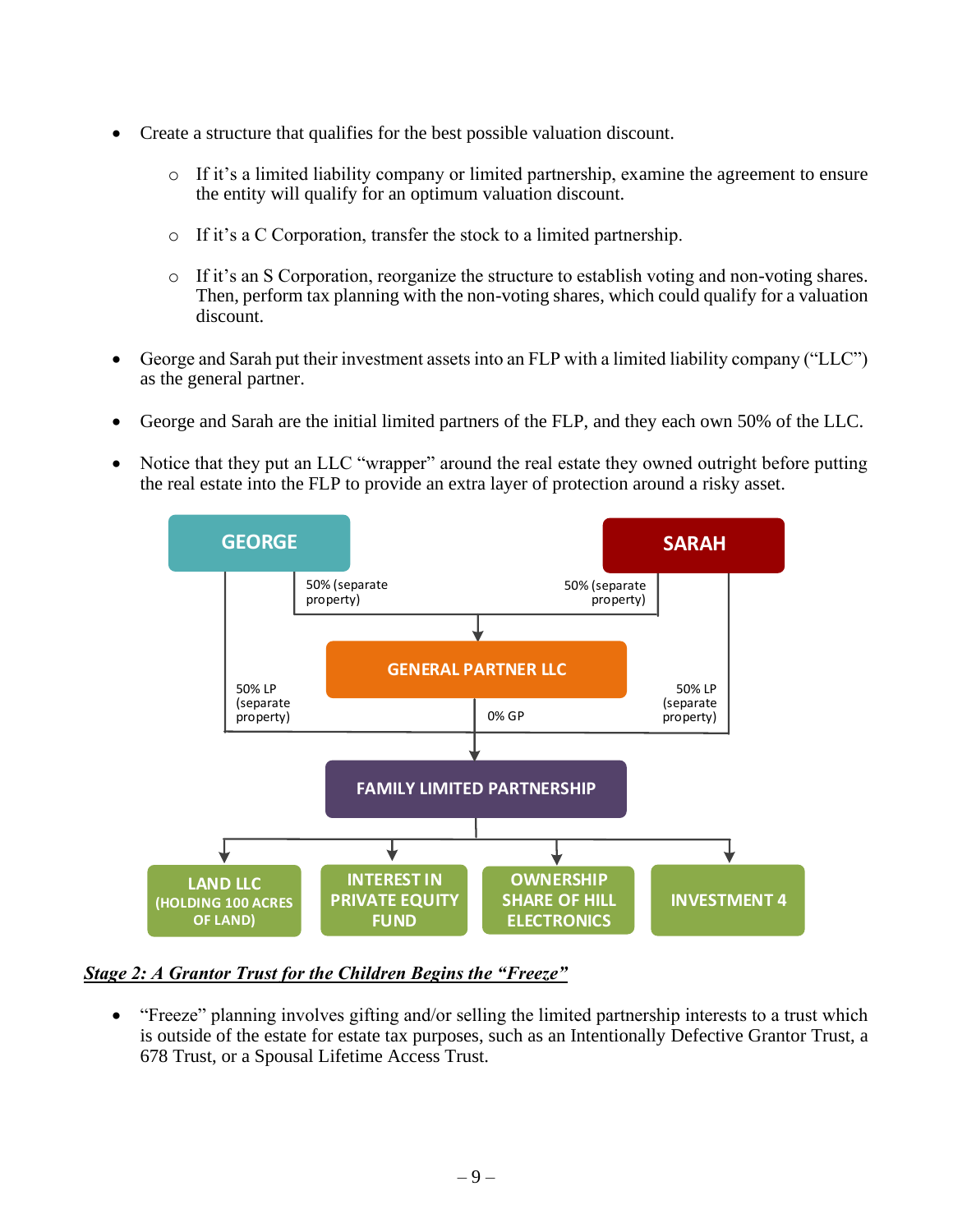- George and Sarah chose to create an Grantor Trust to benefit their children (the "Children's Trust") and fund it by making gifts to the trust using a portion of each spouse's lifetime gift tax exemption and GST tax exemption.
- With the trust structured as a grantor trust, the gift is "supercharged" because the grantors (George and Sarah) remain liable for the income tax attributable to the trust and pay the trust's income taxes out of their own funds. This allows the trust assets to grow without being depleted by income taxes.
- The Grantor Trust status can be "toggled" off later if the client no longer wishes to bear the trust's income tax liability.
- As beneficiaries of the Children's Trust, George and Sarah's children and their descendants would be entitled to distributions from the trust as necessary for their health, education, maintenance, and support ("HEMS") needs.
- At a child's death, he or she can be given an SPOA to direct the disposition of remaining trust assets.
- By George and Sarah allocating GST exemption to their gifts, the assets in the trust can pass free of estate taxes from generation to generation so long as law allows.
- The assets in the trust are also protected from the children's creditors and any divorcing spouses.
- George and Sarah gift 1/6 of their FLP interests to fund the Children's Trust, resulting in a gift of \$3,250,000 from each of George and Sarah.

| <b>Underlying Assets</b>        | \$60,000,000 |
|---------------------------------|--------------|
| Less Valuation Discounts of 35% | (21,000,000) |
| Value of FLP                    | 39,000,000   |
| Value of 1/6 of FLP Interests   | \$6,500,000  |

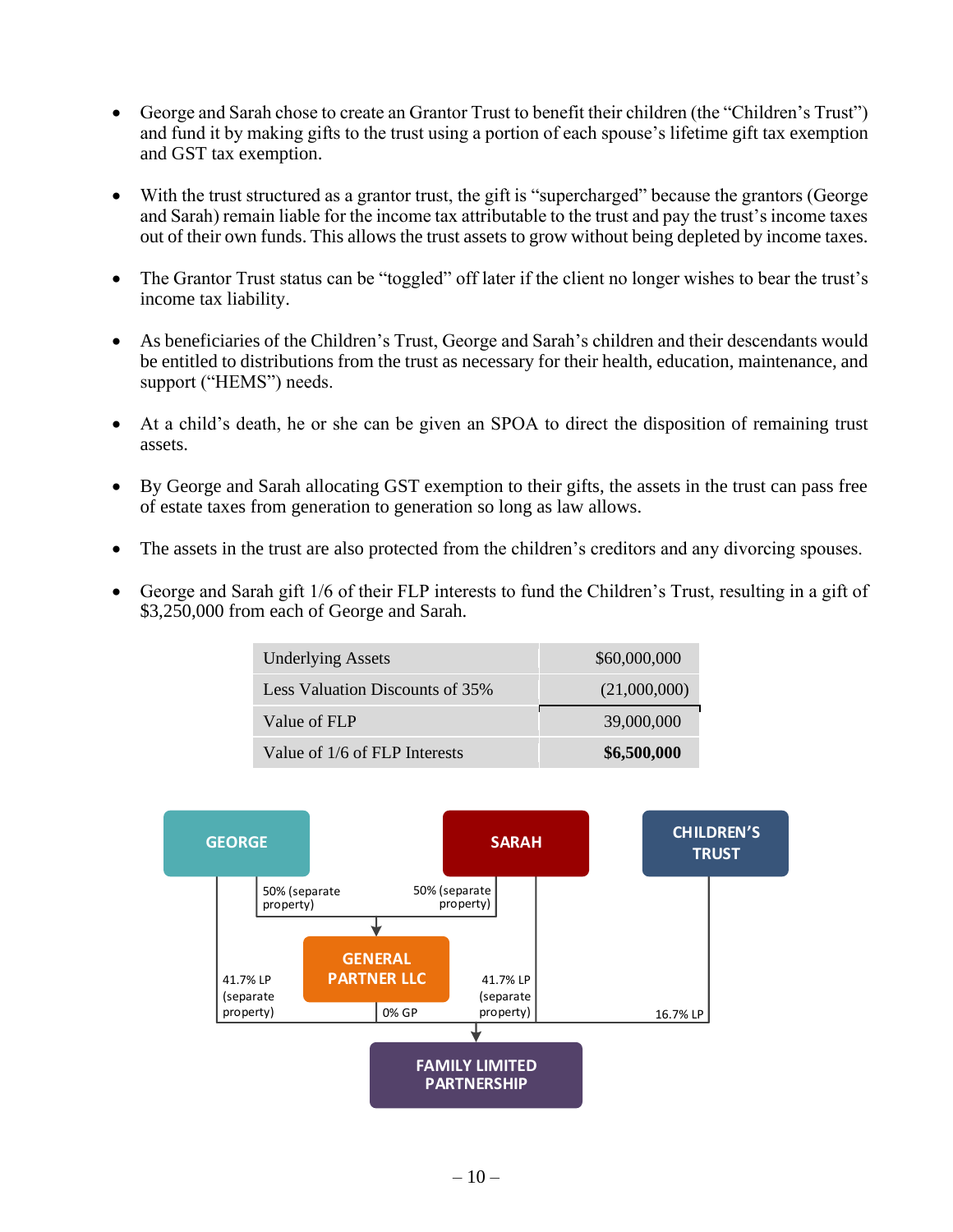### *Disclosing the Gifts to the IRS*

- George and Sarah file Gift Tax Returns (Forms 709) to disclose the gifts.
- The IRS has 3 years from the date a Gift Tax Return is filed to challenge the valuation. Once the 3-year statute of limitations has run, the IRS can no longer challenge the valuation. (*Note*: The statute of limitations is 6 years if the value omitted is over 25% of the reported gifts.)
- For the statute of limitations to begin, the disclosure must meet the requirements of Treasury Regulations Section  $301.6501(c) - 1(f)(2)$  for "adequate disclosure" which includes a copy of the trust agreement, the trust's EIN, the identities and relationship of the transferor and transferee, a description of the property, any consideration received in return, and a detailed description of the method and financial data used.
- In place of the detailed description of the method and data used, an appraisal report can be attached to the Gift Tax Return.

### *Stage 3: "Freeze" the Taxable Value of the Estate*

- How do George and Sarah move the remaining 5/6 of FLP interests out of their estates?
	- o They sell it to a 678 Trust.
- Why did they choose a 678 Trust?
	- o George and Sarah can remain in control.
	- o George and Sarah can be beneficiaries of the 678 Trust and can continue to have access to the assets for their needs.
	- o The assets in the 678 Trust are not taxed in George and Sarah's estates.
	- o George and Sarah can have an SPOA to direct where the assets pass upon their deaths.
	- o The assets in the 678 Trust are protected from creditors.

### *678 Trust Basics*

- A 678 Trust is established by a third party (such as the client's parents, sibling, or close friend) with a gift of \$5,000.
- The client is the primary beneficiary of the 678 Trust and can receive distributions for health, education, maintenance, and support.
- With careful drafting, the client may also be named as trustee of the 678 Trust.
- The client-beneficiary is given a withdrawal right over the initial \$5,000 contribution.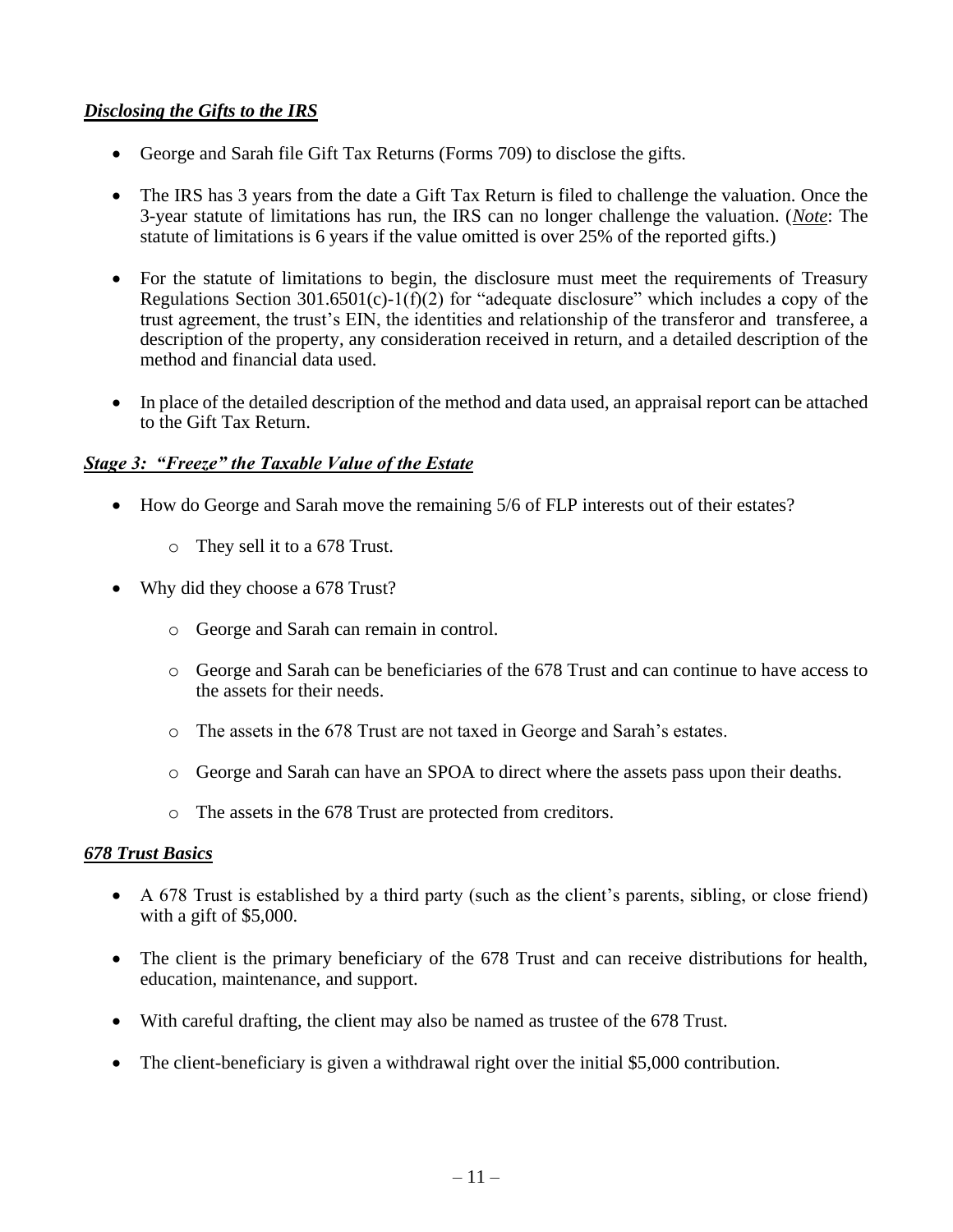- The trust agreement provides that a Special Trustee has the power to terminate the trust in favor of the client-beneficiary, even after the client-beneficiary's withdrawal right over the \$5,000 gift lapses.
- The 678 Trust technique works because of a "disconnect" between the income tax code and the estate tax code.

### *Income Tax Code*

- IRC Section 678(a)(1) provides that a person other than the grantor shall be treated as the owner of any portion of a trust with respect to which such person has a power exercisable solely by himself to vest the corpus or the income therefrom in himself.
	- $\circ$  When the client-beneficiary is given a withdrawal right over the \$5,000 gift, the clientbeneficiary becomes the owner of that portion of the trust for income tax purposes so long as the power remains outstanding.
	- o Since the withdrawal right applies to all of the assets owned by the 678 Trust, the entire trust is treated as owned by the client-beneficiary for income tax purposes.
- Once the withdrawal right lapses, the client-beneficiary may continue to be the owner of the trust for income tax purposes under Section 678(a)(2).

*A person other than the grantor shall be treated as the owner of any portion of a trust with respect to which such person has previously partially released or otherwise modified such a power and after the release or modification retains such control as would, within the principles of sections 671 to 677, inclusive, subject a grantor of a trust to treatment as the owner thereof.* 

- o This means that the client-beneficiary will be treated as the owner of the 678 Trust for income tax purposes if:
	- (i) The client-beneficiary had a withdrawal right over trust assets that was partially released (or lapsed) and
	- (ii) The client-beneficiary would be treated as the owner under Sections 671-677 if the client-beneficiary were the grantor of the trust.
- o If our client-beneficiary were the grantor, he would be treated as the owner under Section 676. Under Section 676, a grantor shall be treated as the owner of the trust for income tax purposes if the grantor or a non-adverse party has the power to terminate the trust in favor of the grantor.
- o Our Special Trustee, a non-adverse party, has the power to terminate the trust in favor of the client-beneficiary.
- o Therefore, our client-beneficiary remains the owner of the 678 Trust for income tax purposes, even after the withdrawal right lapses.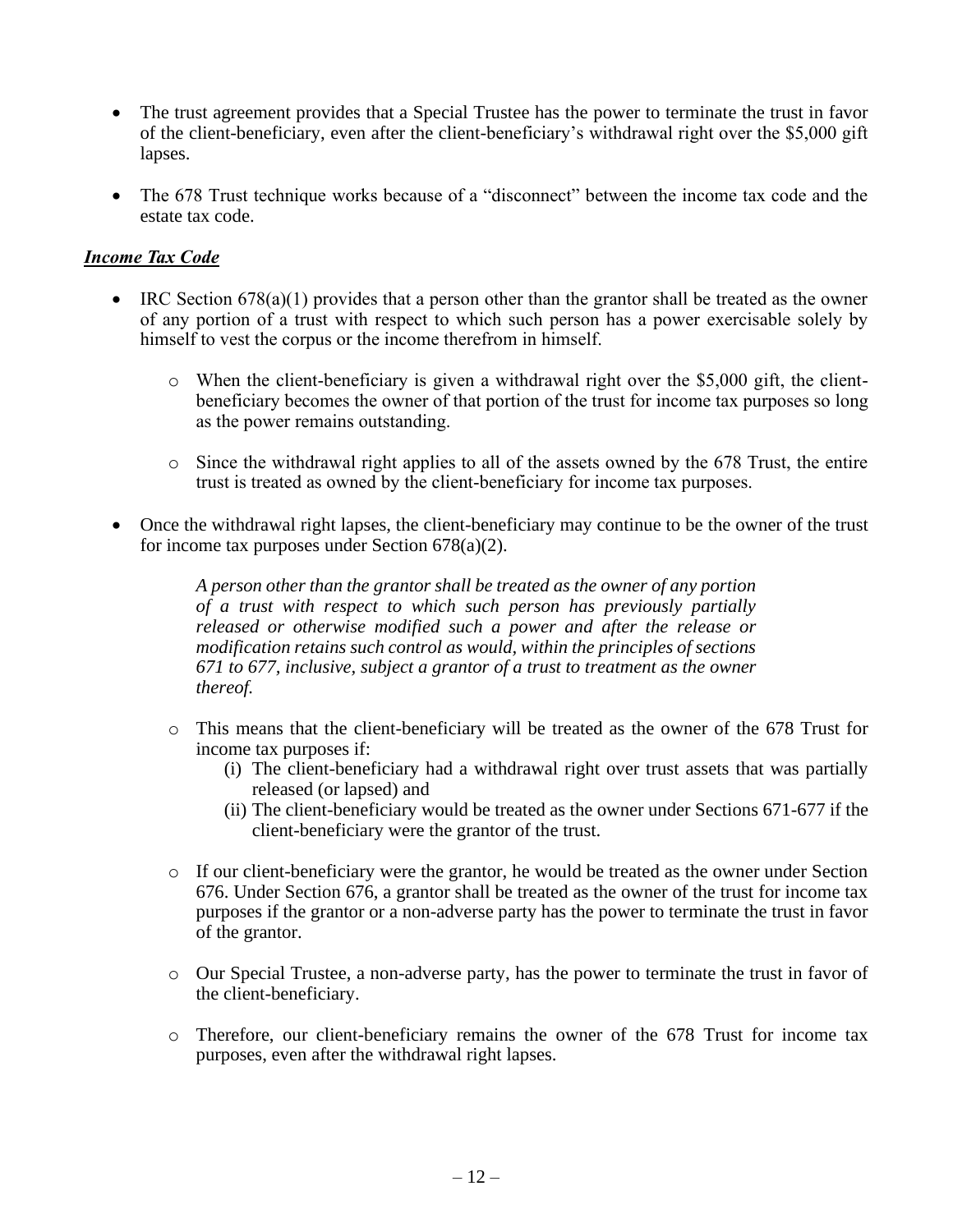- The client-beneficiary will be responsible for reporting the income generated by the trust's assets on his income tax return. This allows the assets in the 678 Trust to grow without being diminished by income taxes.
- And, this sets the stage for the client-beneficiary to sell assets to the 678 Trust and not have to report any gain.

## *Estate Tax Code*

- If the client-beneficiary is considered the owner of the 678 Trust for income tax purposes, does that mean the 678 Trust's assets are included in the client-beneficiary's estate for estate tax purposes?
	- $\circ$  Under IRC Sections 2041 (relating to estate tax) and 2514 (relating to gift tax), the exercise or release of a withdrawal power is deemed a transfer of the property by the person holding the power. As such, the property would be includable in the person's estate.
	- o In our situation, our client-beneficiary allowed a withdrawal right to lapse. The question is: Is that "lapse" considered a "release"?
	- o Sections 2041(b)(2) and 2514(e) provide that a lapse of power is indeed considered a release of such power unless the property which could have been withdrawn does not exceed the greater of \$5,000 or 5% of the trust assets (the "5 and 5 exception").
	- o For our trust, the withdrawal right is limited to \$5,000, so it meets the 5 and 5 exception. For estate tax purposes, there was no release and no transfer of property. Therefore, the property is not includable in the client-beneficiary's estate if the trust is properly drafted.
- For the 678 Trust technique to work as intended, it is crucial that the client-beneficiary not be given a withdrawal right exercisable with regard to any other trust at any earlier point in the year of the gift.
	- o The 5 and 5 exception is cumulative for each calendar year, so a withdrawal right over a gift earlier in the same year to the same beneficiary could eat into the 5 or 5 calculation.
	- o For example, a withdrawal right over a \$5,000 gift in January to an Irrevocable Life Insurance Trust ("ILIT") could use up the entire \$5,000 amount, so a later gift that same year to a 678 Trust might not meet the 5 and 5 exception.
	- o A remedy would be to include "hanging powers" language in the 678 Trust, so the withdrawal right would not lapse until a later year when there is sufficient space under such year's 5 and 5 exception.

### *Lapse Versus Release*

- Sections 2041 and 2514 refer to a lapse of a withdrawal right, but Section  $678(a)(2)$  refers to a partial release of a withdrawal right as the triggering event.
- Is a "lapse" of a withdrawal right considered a "partial release" under Section 678?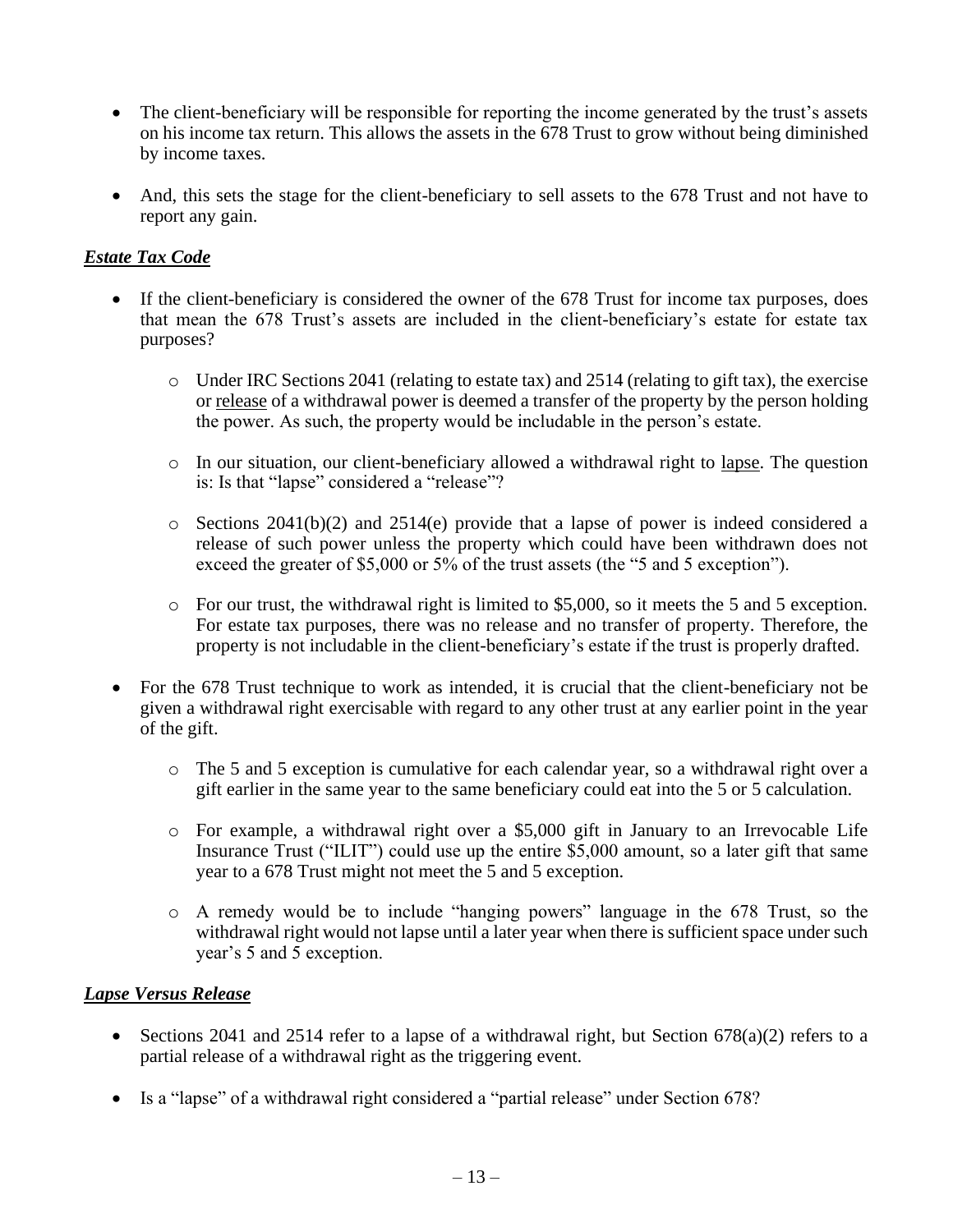- Although the terminology is not exactly mirrored, the IRS has issued a private letter ruling interpreting a lapse under Sections 2041 and 2514 to be a partial release under Section 678. [PLR 200949012]
- In addition, the IRS has implied in prior private letter rulings that a lapse under Sections 2041 and 2514 would have the same effect of a partial release under Section 678. [PLRs 200747002, 200104005, 200147044, 200022035, 9809005, 8342088]

### *Recap: The "Disconnect"*

For estate and gift tax purposes, when the client-beneficiary allows the withdrawal right to lapse, the client-beneficiary **is not viewed** as the grantor of the trust because of the 5 and 5 exception in the estate tax code, and so the trust assets are not includable in the client-beneficiary's estate.

For income tax purposes, when the client-beneficiary is given the withdrawal right and when the withdrawal right lapses, the client-beneficiary **is viewed** as the grantor of the trust, making the clientbeneficiary the owner of the trust for income tax purposes. (Note: Although the withdrawal right is limited to \$5,000, there is no 5 and 5 exception in the income tax code.)

### *Ideal Situations for a 678 Trust*

A 678 Trust can be a useful tool for:

- Clients who are starting a business, are expanding a business, or are expecting to purchase an asset that has appreciation potential such as buying a new business opportunity, engaging in additional drilling operations, or making an investment that has substantial upside.
- Clients who have existing assets that have appreciation potential or that are valued at a discount, such as a portfolio of investments owned by an FLP.
- A closely held business owner who might be presented with an opportunity to sell the business at some point in the future.

### *678 Trust Structure*

- Structure the 678 Trust to be a GST-exempt dynasty trust.
	- $\circ$  When the initial \$5,000 gift is made to the 678 Trust, the third-party who makes the gift should file a Gift Tax Return allocating GST exemption to the gift.
	- o After the initial \$5,000 gift to the 678 Trust, no other assets are gifted to the trust. All future transfers to the trust are done by sales for fair market value.
	- o Because all assets gifted to the trust are covered by the third-party donor's GST exemption, the trust is fully GST-exempt. Therefore, the 678 Trust's assets can pass to future generations free of transfer taxes, including estate tax at the death of the client-beneficiary or the children of the client-beneficiary.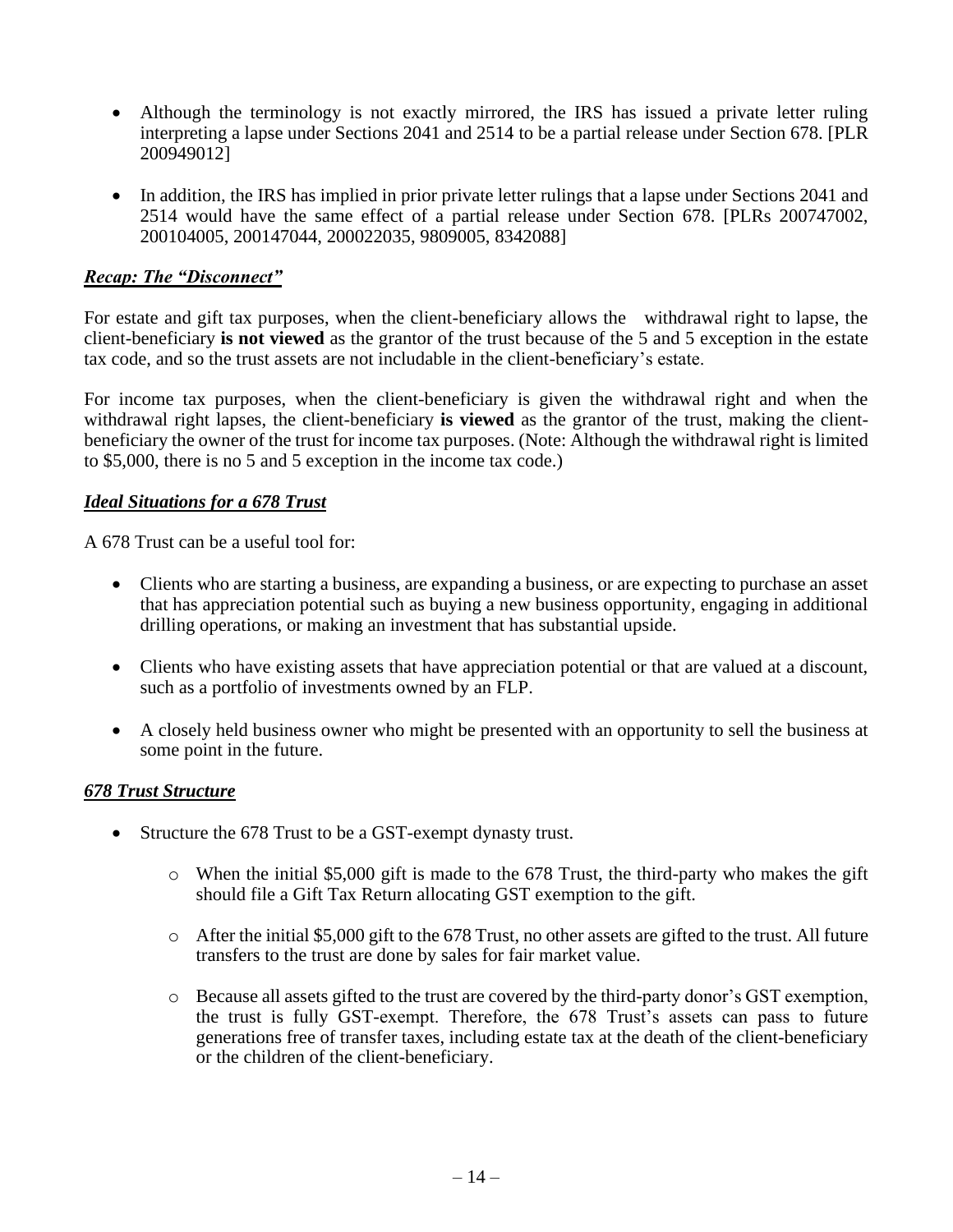- If our client-beneficiary is going to be trustee of the 678 Trust, does that make the trust assets reachable by the client-beneficiary's creditors?
	- o Some states, such as Texas, protect the assets from creditors if the client-beneficiary's distributions are limited to an ascertainable standard.
	- $\circ$  Texas Trust Code Section 112.035(f)(1)(A) provides that a beneficiary is not treated as a settlor of a trust merely because the beneficiary has the power to "consume, invade, appropriate, or distribute property to or for the benefit of the beneficiary if the power is limited by an ascertainable standard, including health, education, support, or maintenance of the beneficiary."
	- o Therefore, if the client-beneficiary serves as trustee, include a HEMS standard (for health, education, maintenance, and support needs), not only to prevent the trust from creating a general power of appointment which would cause the assets to be taxed in the clientbeneficiary's estate, but also to protect the trust assets from creditors.
	- o If extremely concerned about creditor reach or if not in Texas, an option is to use an independent trustee. If using an independent trustee, the distributions could be purely discretionary (not limited to an ascertainable standard).
- Does giving the client-beneficiary a withdrawal right expose the trust assets to the reach of creditors?
	- o In some cases, giving a beneficiary a withdrawal right could make a "spendthrift trust" into a "self-settled spendthrift trust" with no protection against the beneficiary's creditors.
	- o However, some states (such as Texas) include a 5 and 5 exception in their trust laws, protecting trust assets from creditors as long as the value of the property which could have been withdrawn does not exceed the greater of \$5,000 or 5% of the trust assets. [See Texas Trust Code Section 112.035(e).]
	- o To protect the 678 Trust assets from creditors, choose a state that provides such a 5 and 5 exception.

### *Drafting Options*

- The 678 Trust can be drafted to, upon the clients' deaths, pour into an existing trust for the children's benefit or divide into separate trusts for the children.
- The 678 Trust can also be drafted to allow the client-beneficiary to exercise an SPOA.
	- o *An inter vivos* SPOA can give the client-beneficiary the power to provide for trust property to pass to individuals or charitable organizations during the client's life.
	- o A testamentary SPOA can give the client-beneficiary the power to control how the property will be distributed at death.
	- o The SPOA must be drafted so that assets cannot be appointed to the client-beneficiary, the client-beneficiary's estate, or the creditors of either.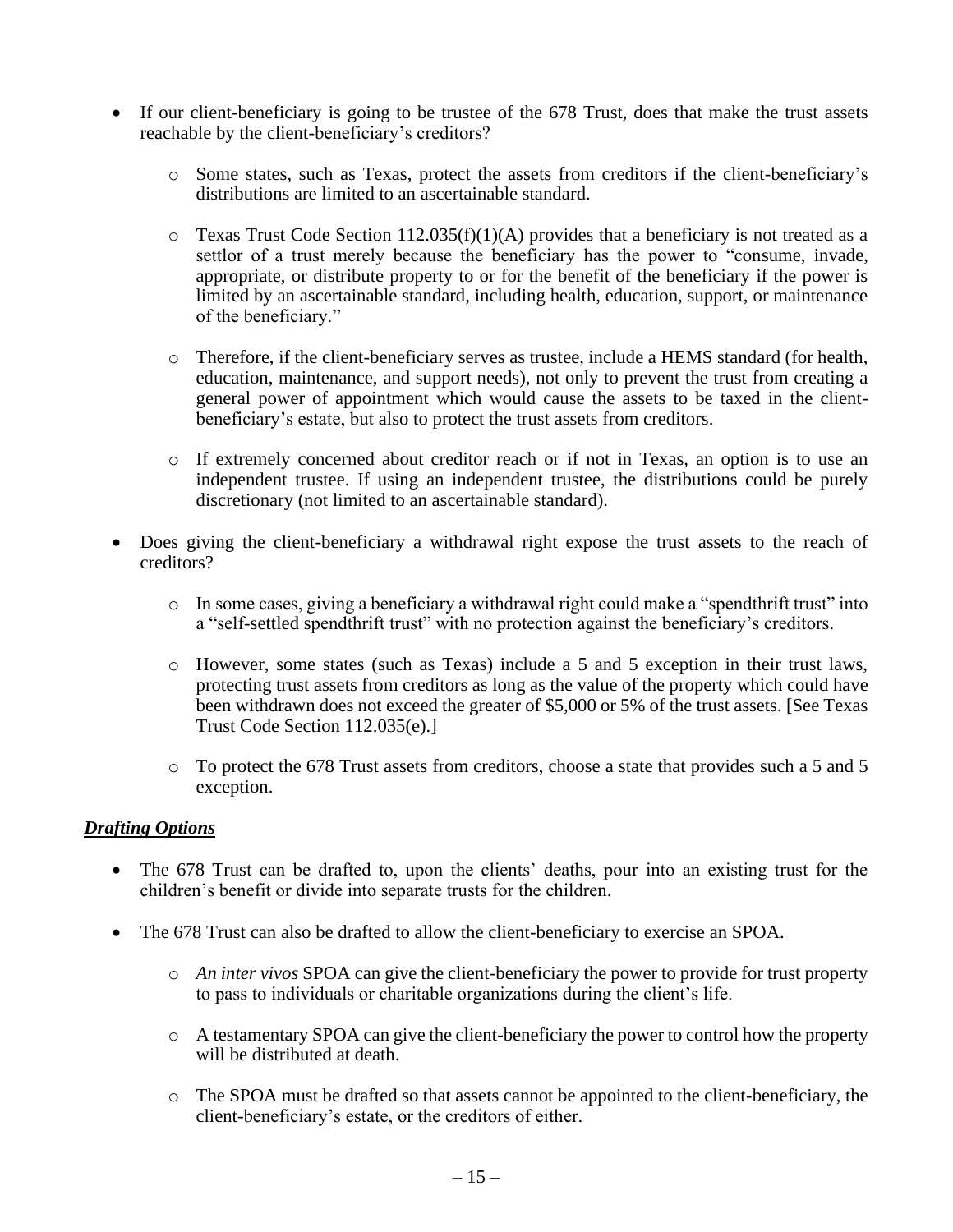### *Moving Assets into a 678 Trust*

- To move assets into the 678 Trust, the client-beneficiary sells assets to the 678 Trust in exchange for a promissory note. No gifts should be made to the 678 Trust beyond the initial \$5,000 gift contributed by a third party. Any additional gifts could alter the income tax and estate tax characteristics of the 678 Trust.
- It is important that the sale be structured so that it will be respected by the IRS as a bona fide sale under IRC Section 2036.
- The sales price must be equal to the fair market value. If the IRS later determined the sales price was lower than the fair market value, the IRS would argue that the difference was a gift. Sale documents should include adjustment clauses to guard against such an unintentional gift.
- The interest rate on the promissory note should be at least equal to the applicable federal rate for the type and length of the loan.
- The 678 Trust needs to have sufficient substance to support the sale.
	- o If the 678 Trust has not yet built up significant value, it can have other trusts or individuals (other than the client-beneficiary) guarantee the note owing to the client-beneficiary in exchange for a guarantee fee.
	- o The assets pledged should equal at least 10% to 20% of the size of the promissory note (the higher, the better).
	- $\circ$  In order to avoid an unintentional gift to the 678 Trust by the guarantor, the 678 Trust needs to pay the guarantor an annual guarantee fee that would be comparable to the fee charged by an unrelated guarantor. The fee would continue to be paid each year until the promissory note is paid in full.
	- o The rule of thumb we use to value the guarantee fee is 3% of the amount of assets pledged.
	- $\circ$  For example, if the assets pledged equal 20% of the size of the note, the guarantee fee would be 60 basis points of the size of the entire note (or, the size of the note multiplied by 0.006.)

### *George and Sarah's 678 Trust*

- George's brother, Jim, created a 678 Trust to benefit George and Sarah and their descendants and funded it with a \$5,000 gift.
- George and Sarah sold their remaining 5/6 FLP interest and all of their LLC interest (the general partner) to the 678 Trust and each received a 9-year promissory note for \$16,250,000 in return, plus interest at the mid-term applicable federal rate.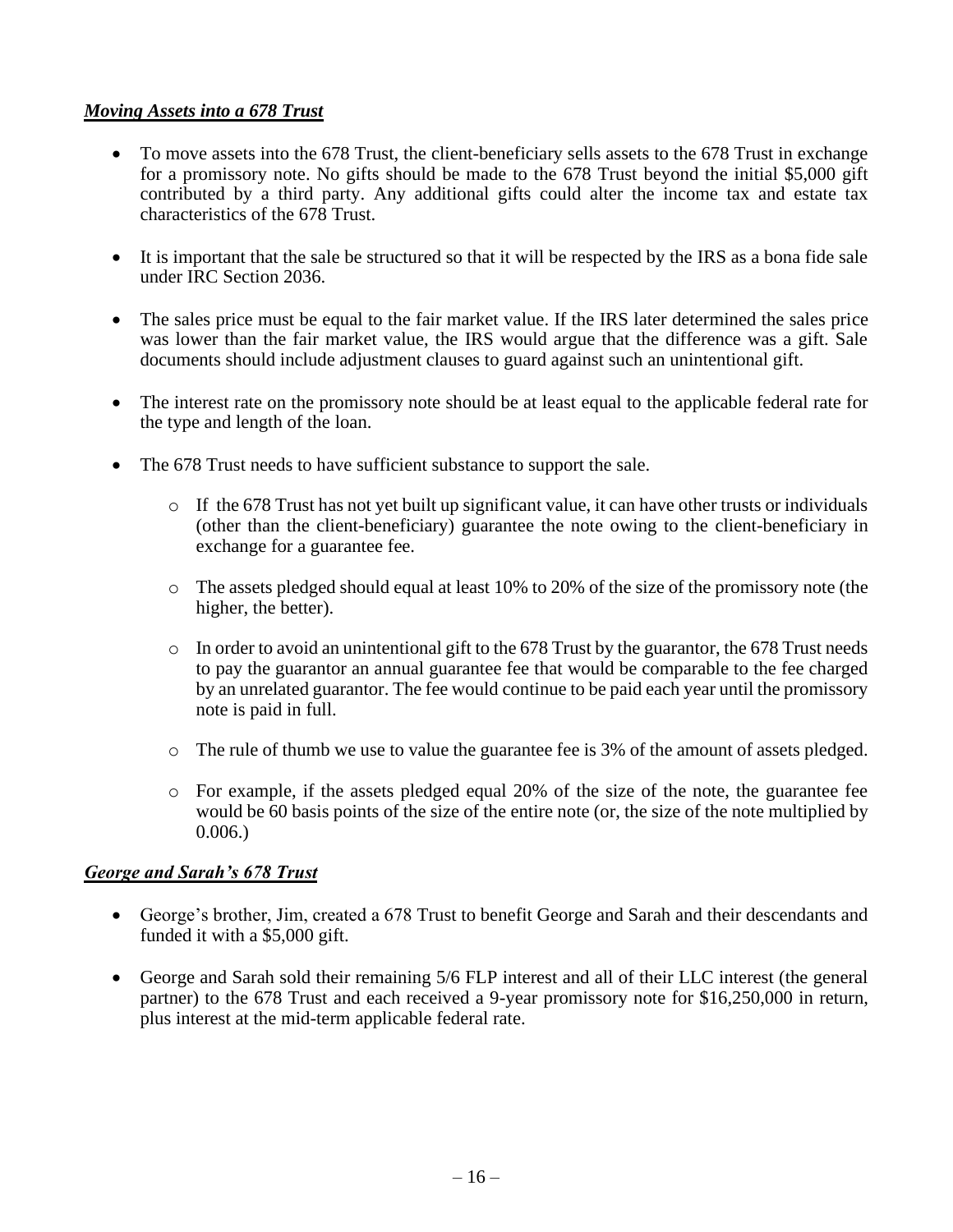| <b>Underlying Assets</b>        | \$60,000,000 |
|---------------------------------|--------------|
| <b>Less Valuation Discounts</b> | (21,000,000) |
| Value of FLP                    | 39,000,000   |
| Value of 5/6 of FLP Interests   | \$32,500,000 |

- The Children's Trust had sufficient assets to pledge as the guarantor of 20% of the promissory note amounts.
- In return for the guarantees, the 678 Trust executed guarantee fee agreements agreeing to pay the Children's Trust annual fees equal to 3% of the amount guaranteed.
- The annual guarantee fees paid by the 678 Trust to the Children's Trust are \$195,000.

| <b>Promissory Notes</b>   | \$32,500,000    |  |
|---------------------------|-----------------|--|
| <b>Guaranteed Portion</b> | x 20%           |  |
|                           | \$6,500,000     |  |
| <b>Guarantee Fees</b>     | $\mathrm{x}$ 3% |  |
|                           | \$195,000       |  |

#### *Disclosing the Sale to the IRS*

- The \$5,000 gift-maker should file a Gift Tax Return to disclose the gift and to allocate \$5,000 of their GST exemption to the gift.
- The client-beneficiary should file a Gift Tax Return to disclose the sale.
- Why would you want to disclose a transfer that's not a gift?
	- o Disclosing the sale on a Gift Tax Return starts the 3-year statute of limitations during which the IRS can challenge the valuation.
- Doesn't disclosing the sale just bring the transfer to the IRS's attention? If the IRS doesn't know about the transfer, how can they challenge the valuation?
	- o The transaction will have to be disclosed at some point, assuming the client's estate will be required to file an Estate Tax Return (Form 706). Without the statute of limitations running, the IRS could challenge the valuation at any time.
- How do you disclose a sale transaction on a Gift Tax Return?
	- o Attach a statement to the Gift Tax Return electing to disclose a non-gift completed transfer pursuant to Treasury Regulations Section 301.6501(c)-1(f)(4).
	- o Indicate why the transfer does not constitute a gift.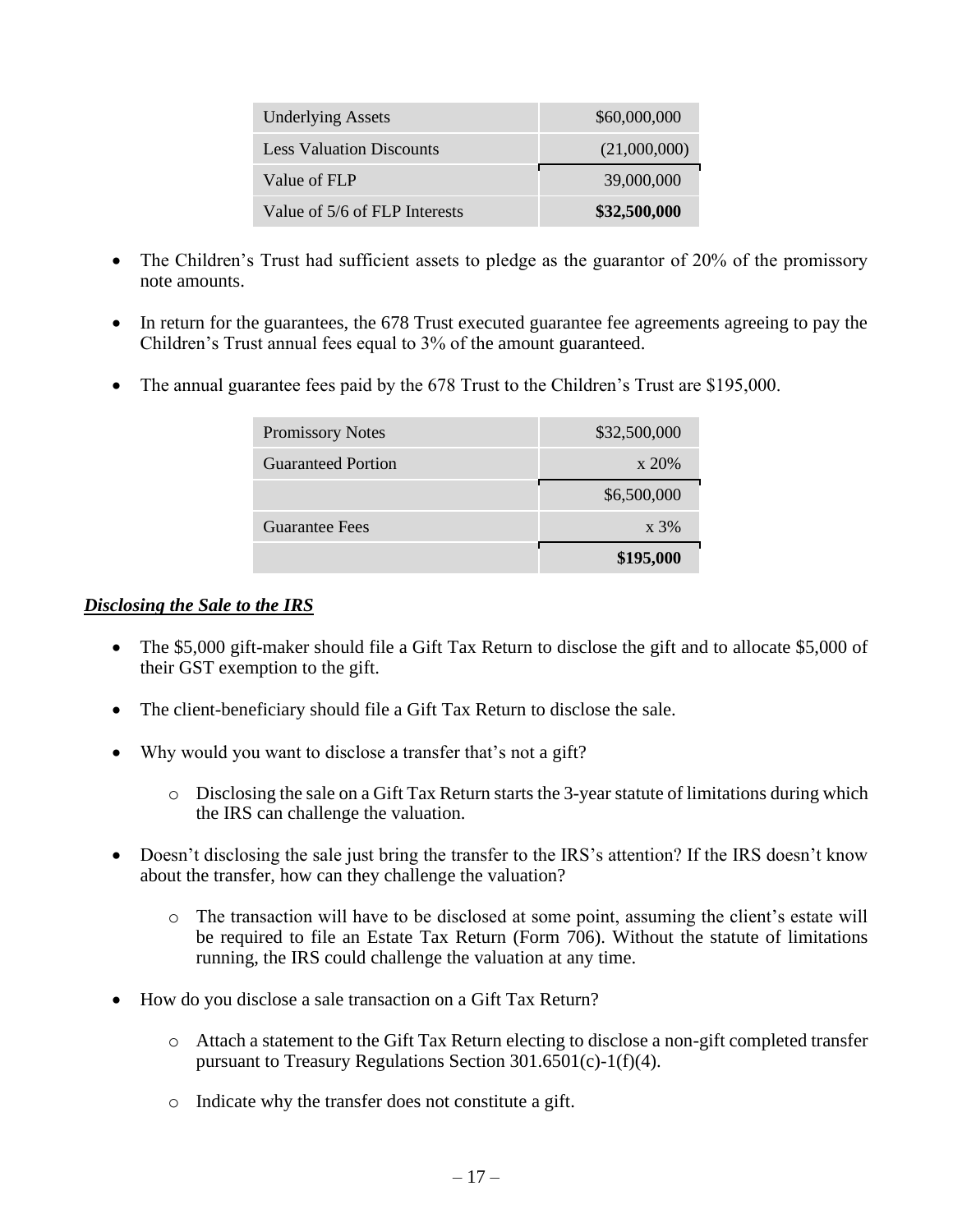- o Include all the information required to adequately disclose a gift.
- The appraisal report already obtained for the earlier gifts can be used to value the assets sold.
- The appraisal value sought should be on the mid-range of the scale of reasonableness. If the appraisal is too aggressive and results in a value lower than that reasonably determined by the IRS, it is possible that the client will be treated as having made a gift to the trust equal to the difference between the appraised value and the IRS-determined value.
- Hiring a qualified appraiser and obtaining a top-quality appraisal report to attach to a Gift Tax Return is money well spent.
- George and Sarah file Gift Tax Returns disclosing the sale.
- If George and Sarah were to die after the investment assets have appreciated from \$60 million to \$75 million (but before the promissory notes were paid down), the estate tax would be \$9,952,000.

| <b>Promissory Notes</b>          | \$32,500,000 |
|----------------------------------|--------------|
| Other Assets                     | 10,000,000   |
| <b>Total Assets</b>              | 42,500,000   |
| <b>Less Remaining Exemptions</b> | (17,260,000) |
| Taxable Estate                   | 24,880,000   |
| x 40% Federal Estate Tax Rate    | \$9,952,000  |

- o Estate tax with no planning: \$25,056,000.
- o Estate tax with Squeeze & Freeze: \$9,952,000.

### *Stage 4: "Burn" Down the Remaining Assets Subject to Estate Tax*

- George and Sarah use the assets that remain in their taxable estate for their living expenses and to pay the income taxes generated by the Children's Trust and the 678 Trust.
- As the note payments are "burned" down in order to provide George and Sarah with cash to pay living expenses and income taxes, the estate tax savings will be even greater.
- After the notes are paid off, the trustee of the 678 Trust will make distributions to George and Sarah under the HEMS standard to cover their living expenses and income taxes.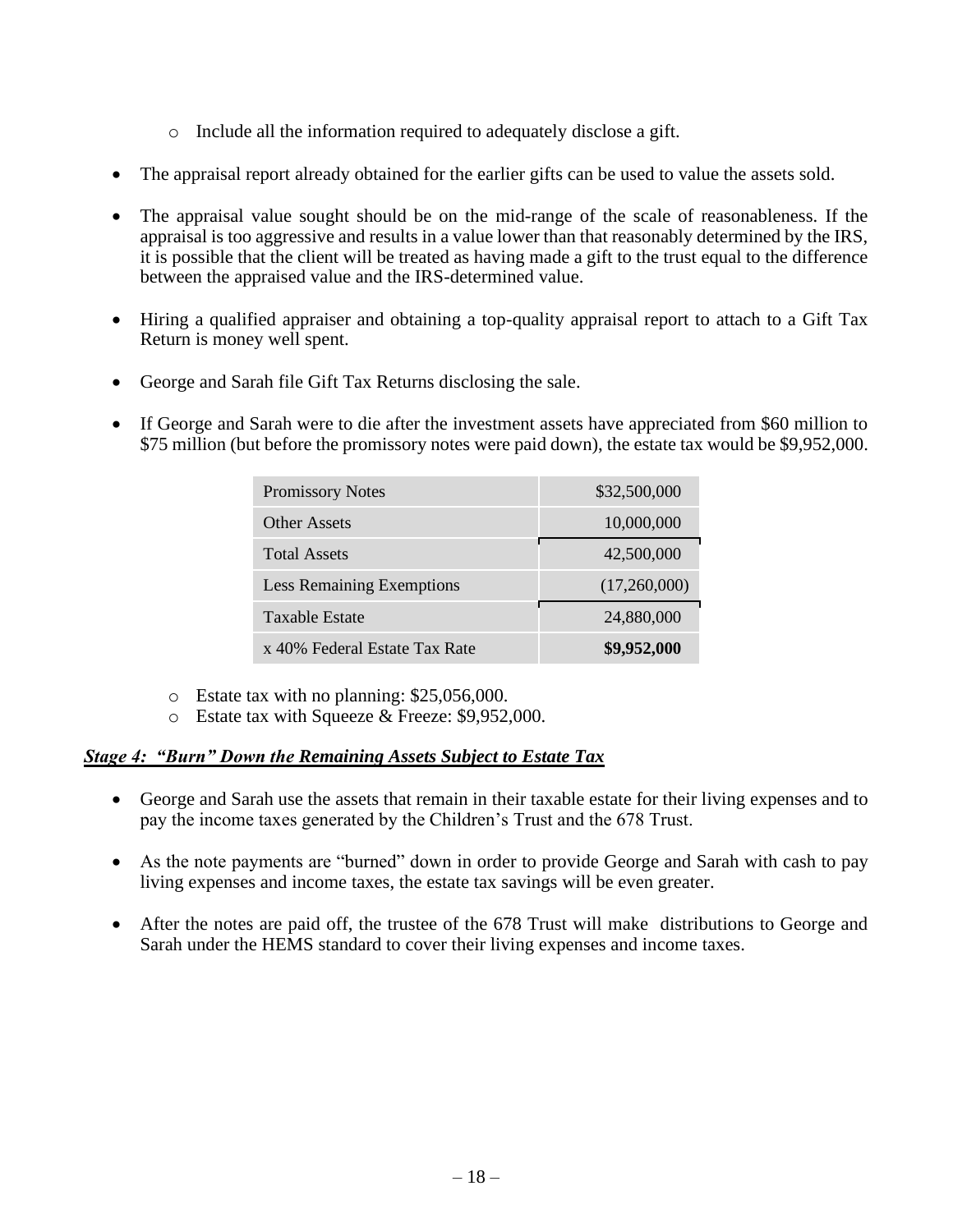### *Results After Squeeze, Freeze, & Burn with a 678 Trust*



# **"Tax Fence" without Planning "Tax Fence" With Planning** Tax Fence Without Planning

### *Benefits Over Other Freeze Planning Techniques*

**NOTES RECEIVABLE**

**(SPEND DOWN BY USING FOR LIVING EXPENSES AND PAYMENT OF INCOME TAXES)** 

• The client doesn't have to give up access to the assets or control of the assets.

**RETIREMENT ASSETS (PROTECTED FROM CREDITORS)**

o George and Sarah could have sold their remaining 5/6 of the FLP interests to the Children's Trust. This would have effectively transferred future appreciation out of their taxable estate, but George and Sarah would have lost access to the funds generated by the investment assets once the promissory notes were paid in full.

83.3% LP 0% GP 16.7% LP

**GENERAL PARTNER LLC**

0% GP

**FAMILY LIMITED PARTNERSHIP (HOLDS INVESTMENTS)**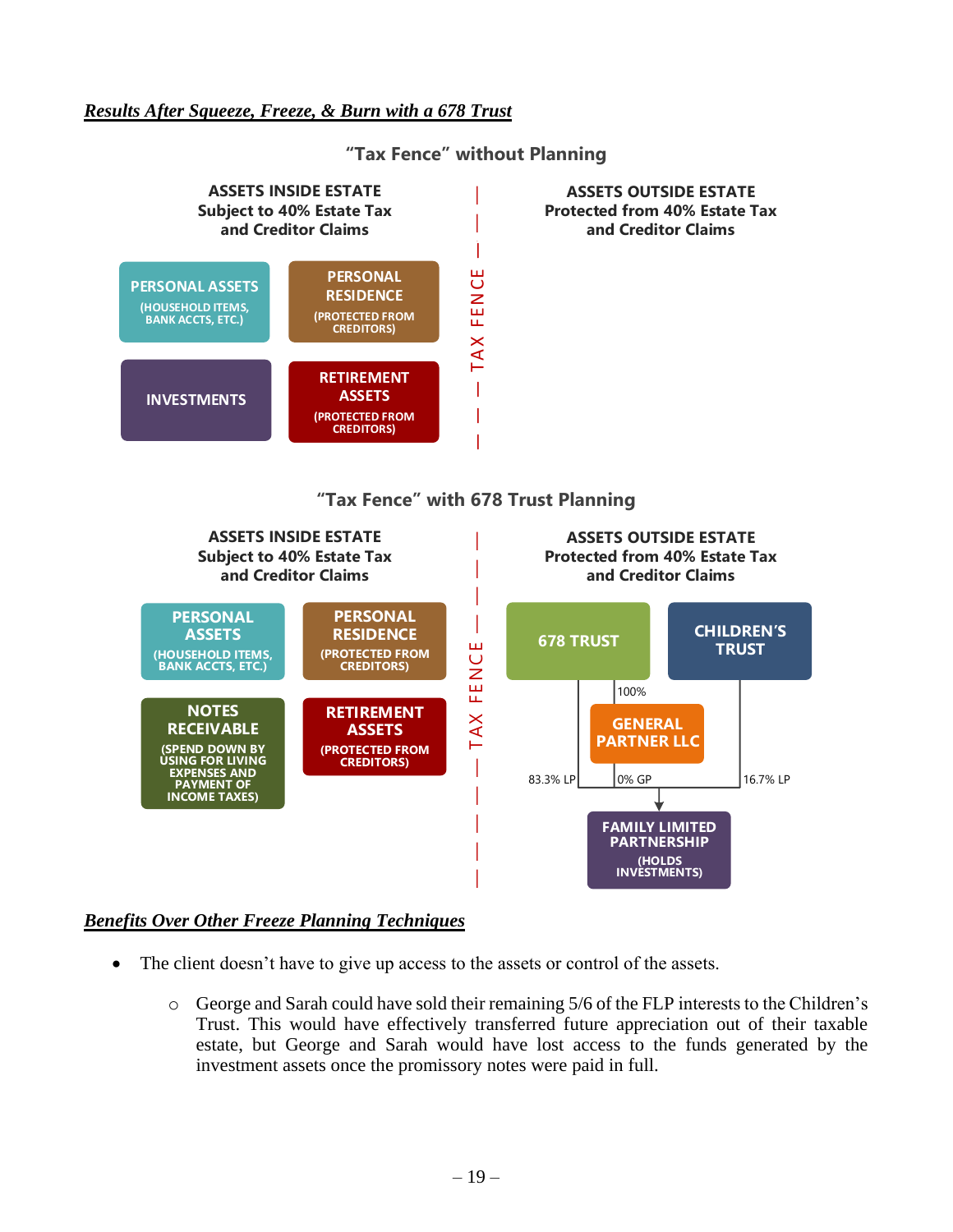- The client doesn't have to survive the transaction with the 678 Trust by any period of time in order to move assets out of the client's estate, such as with a GRAT.
- Unlike with the Children's Trust or a GRAT, the terms of the 678 Trust can be modified by the client by a testamentary SPOA, allowing the client to account for changes in circumstances or a change in the law.
- Unlike with a GRAT, the estate tax inclusion period ("ETIP") rules do not apply, so GST exemption can be allocated at the creation of the 678 Trust, and it only needs to be allocated to the \$5,000 gift in order for the entire trust corpus to be GST exempt.
- Unlike a GRAT where the grantor cannot add new assets to it after inception, the client-beneficiary can make additional future sales to the same 678 Trust.
- Assets in the 678 Trust do not constitute marital property, protecting the assets if a beneficiary of the 678 Trust gets a divorce.

## **The Trade-Off: Squeeze & Freeze Versus Stepped-Up Basis**

For years, we've urged clients to transfer assets out of the estate, typically to a grantor trust so the gift is super-charged because the grantor continues to pay the income tax generated by the assets.

The problem is that at the grantor's death, the assets in the trust won't receive a basis step-up. Do the math.

Determine if the expected estate tax savings exceeds the projected capital gain tax cost from loss of the step-up.

Have your cake and eat it too. Transfer assets to irrevocable grantor trusts to remove them from the estate. But, before the grantor's death, take action to move the assets from the grantor trust back into the estate so that the assets will receive a step-up at the grantor's death.

## **Swap Assets Back into Estate for Basis Step-Up**

Grantor trusts commonly give the grantor a swap power, allowing the grantor to remove assets from the trust and swap them with assets of equal value. The grantor would exercise that power to remove the lowbasis assets from the trust and replace them with cash or high-basis assets. The low-basis assets would be in the estate at death and receive the step-up.

- Example:
	- o Norman bought a ranch 60 years ago for \$500,000. He previously gifted the ranch to an irrevocable trust he created for the benefit of his daughter. The trust contained provisions allowing the grantor to swap assets to and from the trust (making it a grantor trust). The ranch has a current fair market value of \$5 million.
	- o At Norman's death, the ranch would not be included in Norman's estate and therefore would not receive a step-up in basis.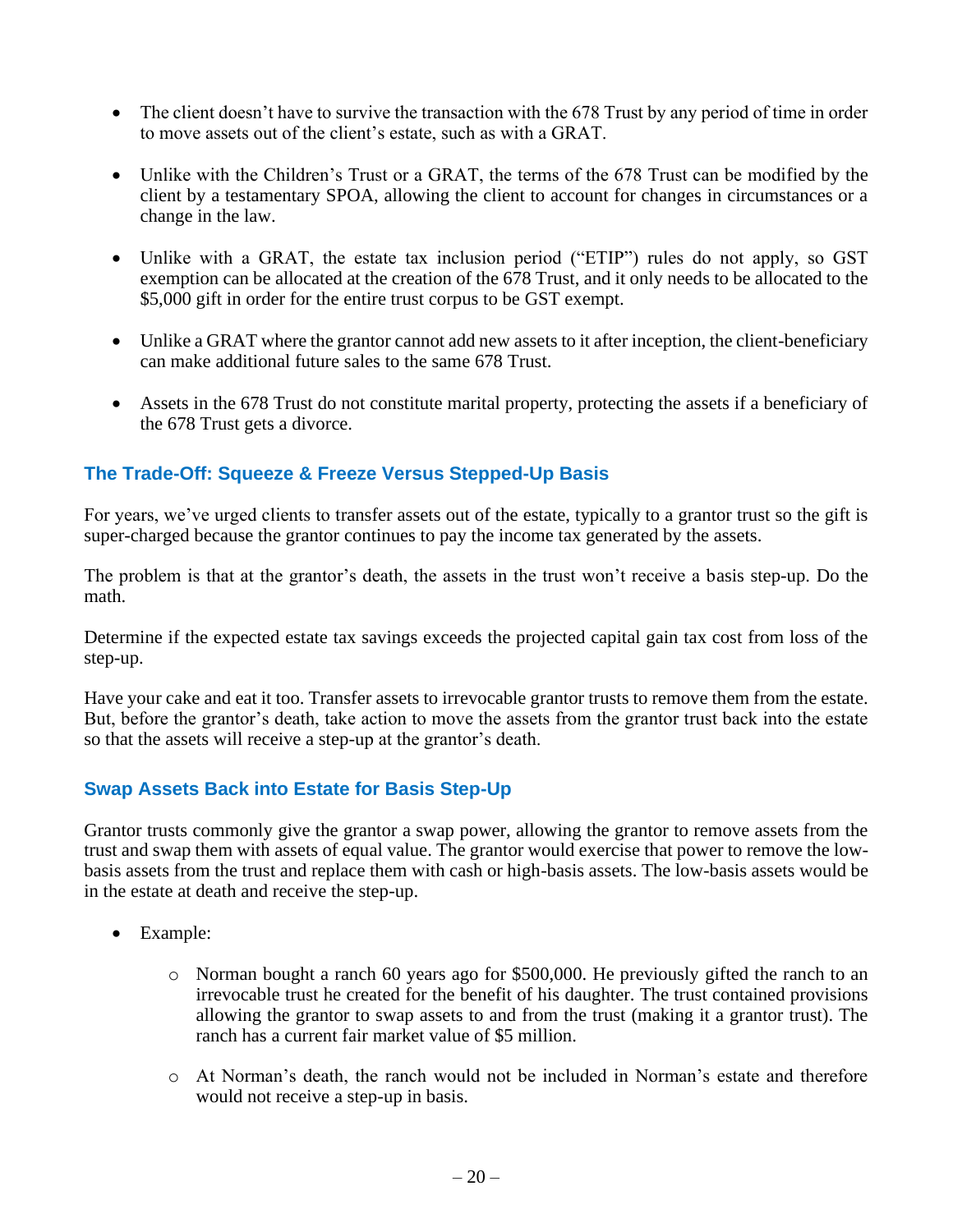- o Recognizing that he has a short life expectancy and that the ranch has a low basis, Norman decides to exercise his swap power. Norman transfers high-basis assets and/or cash with a total value of \$5 million into the trust and pulls the ranch out of the trust.
- o At Norman's death, the ranch is includable in his estate and receives a basis step-up to \$5 million.
- What if the client doesn't have enough cash or high-basis assets to swap? Consider borrowing cash.
	- o The borrowed cash could be swapped for the trust's low-basis assets, or the borrowed cash could be used to purchase high-basis assets to swap. Or, alternatively, the client can buy the assets from the trust and the trust will carry a note. The sale will not be subject to income tax because the grantor is purchasing assets from his own grantor trust.
- Example:
	- o Norman can buy the low-basis assets from the grantor trust. Norman signs a promissory note owing to the trust. Norman should hire an appraiser to appraise the value of the assets in the trust and, ideally, to appraise the value of the promissory note. To bolster the value of the promissory note, the note should be secured by the assets being purchased or by other assets.
	- $\circ$  If it is likely that the assets will substantially appreciate inside Norman's estate prior to his death and it's a concern that it'll throw Norman over the exemption level, Norman should use an interest rate on the note that is higher than the AFR. The higher interest Norman pays can offset some of the growth in his estate.
- What if Norman bought the low-basis assets from the grantor trust for a promissory note but dies before he repays the note?
	- o The unpaid balance of the note would be includible in Norman's estate for estate tax purposes.
	- o When the note is later paid off by the estate, there is no clear answer on whether the gain portion of the note payments received by the trust after the grantor's death are subject to income tax.
	- o So, this scenario works best if the note is repaid before the grantor dies.

## **Use Court Reformation to Move Assets into Estate for Basis Step-Up**

Court reformation is especially useful (i) when the first spouse has died and left assets to a bypass trust and the surviving spouse has enough exemption available to cover the survivor's own assets plus the assets in the bypass trust, or (ii) when a trust doesn't allow for swapping assets.

Assume the value of the wife's outright assets together with the value of the assets in the bypass trust total less than the wife's estate tax exemption. We can remove the assets from the bypass trust and put them in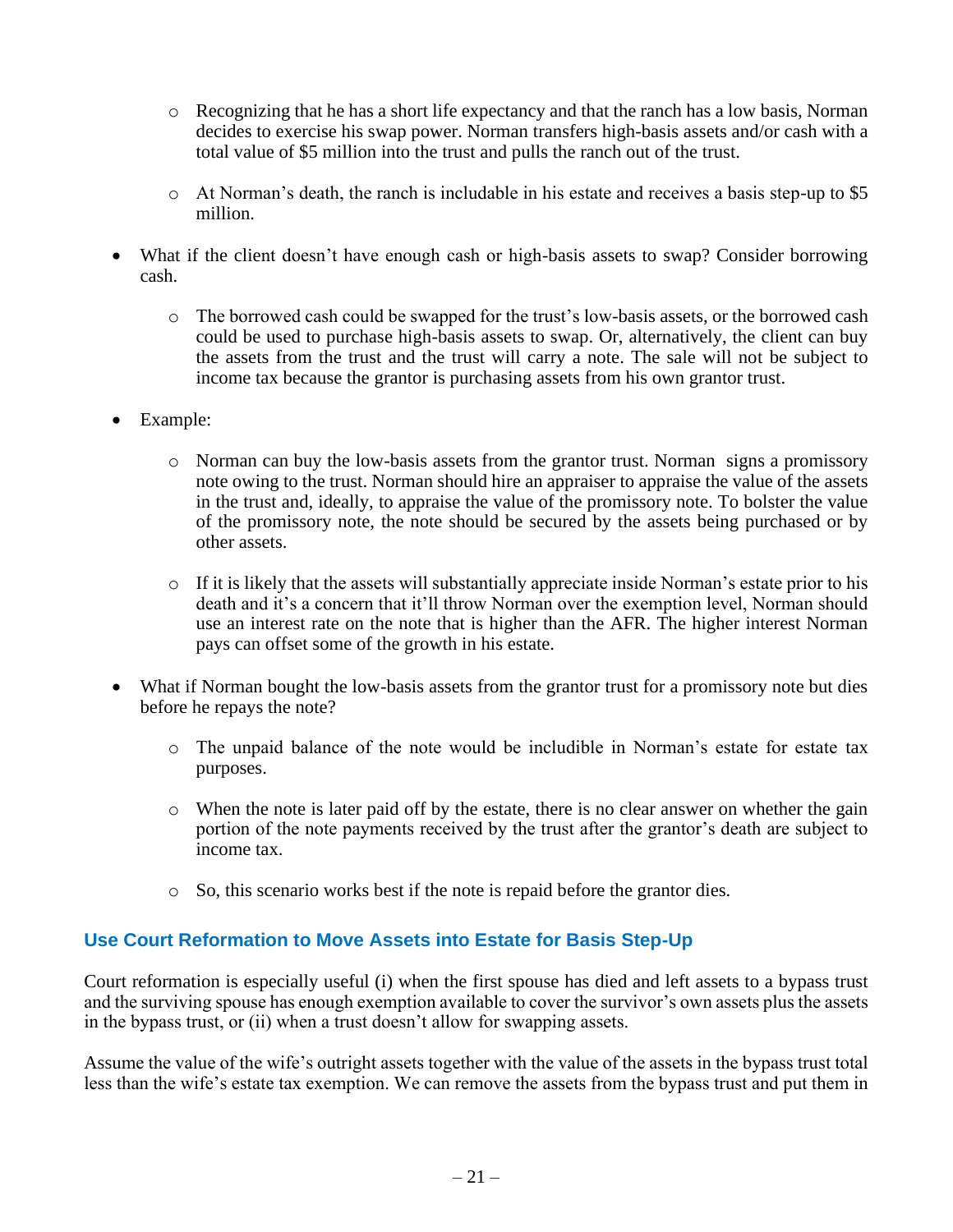the wife's name, and the wife will still not owe any estate tax. The assets that were in the bypass trust would now get a step-up at the wife's death. How do we make this happen?

- Ask the court to grant the surviving spouse (the beneficiary of the bypass trust) a general power of appointment ("GPOA") over the appreciated assets, causing the assets to be included in the surviving spouse's estate.
- Or, alternatively, the court could order the trustee to distribute the assets outright to the wife due to changed circumstances.

### **Make Distribution to Move Assets into Estate for Basis Step-Up**

How can we do this without going to court? Assume a surviving wife is the beneficiary of a bypass trust that owns low-basis assets, and her estate is below the exemption level. Is there a way to transfer an amount of low-basis assets to the wife to soak up her unused exemption so that the assets will get a stepup at her death?

• If the trustee of the bypass trust can justify a distribution to the wife for HEMS needs (or however the trust's applicable distribution standard reads), the distributed assets would go back into her estate and qualify for a step-up.

### **Upstream Planning: Gift Appreciated Assets to Parent with GPOA**

If the client has appreciated assets, the client should look "upstream" to the client's parent for obtaining a stepped-up basis, especially if the parent is ailing.

> *At the risk of being tactless, the death of a parent, grandparent, or other older relation or friend is a sad enough event without also wasting the opportunity for a significant basis increase.*

~Howard Zaritsky, nationally known estate planning attorney

If the client has low-basis assets and the client's parent has unneeded exemption, the client could gift the assets a parent outright or, even better, to a trust for the parent and give the parent a GPOA over the assets.

- Caution: IRC Section 1014(e) denies the basis step-up if the assets come back to the child or the child's spouse within one year. This potential limitation may be avoided if the assets pass (i) to a trust for the benefit of the client and/or the client's spouse with a trustee other than the client or client's spouse or (ii) to the client's child or a trust for the child's benefit.
- Example:
	- o The client creates a trust benefitting the parent and gifts low-basis assets to the trust.
	- o In drafting the trust, the client gives the parent a GPOA over the trust assets. The GPOA will cause the assets to be included in the parent's estate under IRC Section 2041(a)(2).
	- o In the parent's will, they exercise the GPOA and leave the assets to a trust for the client.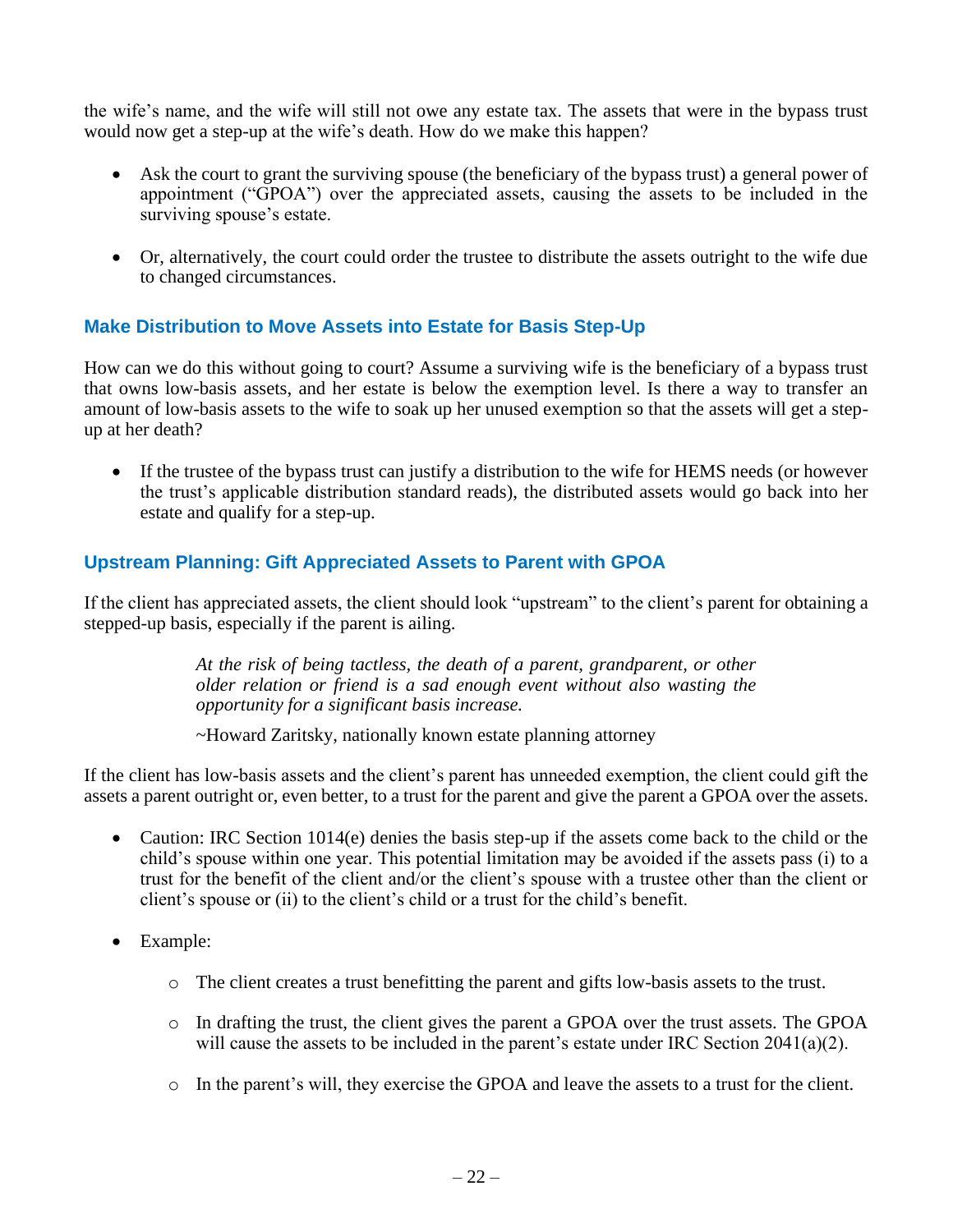- o When the parent dies and the assets come back to a trust for the client, the assets will have a new stepped-up basis (under IRC Section 1014(b)(9)).
- o Note that the outcome is the same if the trust is drafted so that if the GPOA is not exercised, the assets pass back to the donor child or to a trust benefitting the donor child. In this case, there would be no need for the parent to even exercise the GPOA.



## **Using Partnerships for Basis Bump Planning**

"Mixing Bowl Planning" occurs when a partnership distributes property in a way that increases or decreases the basis of one partnership asset and triggers a corresponding decrease or increase in the basis of another partnership asset. Assume a family owns a high basis asset it plans to keep (such as a life insurance policy) and a low basis asset it wants to sell (such as a building). Through careful mixing bowl planning, the family can shift the high basis on the life insurance policy over to the building. The life insurance policy ends up with a low basis, but the family doesn't care since it plans to hold the policy until death and collect the proceeds free of income tax.

### *Mixing Bowl Planning Resulting in Basis Shifting*

With basis shifting, the partnership makes a liquidating distribution of a low basis asset to a partner who has a high outside basis, thus increasing the asset's basis to the level of the former partner's old outside basis. The partnership must then make a corresponding downward basis adjustment to the assets remaining inside the partnership. So, the retained asset has effectively "shifted" its basis to the distributed asset. The liquidated partner can now sell the asset without incurring taxable gain.

- Example:
	- o Husband and Wife have a partnership which owns a low-basis building. Husband and Wife each have a low outside basis in the partnership. Husband and Wife gift their interests to Daughter's Trust and Son's Trust. After the gifts, Husband and Wife are no longer partners in the partnership.
	- o Sometime later, Husband and Wife contribute cash to the partnership, giving them a high basis partnership interest.
	- o The partnership uses the cash to purchase life insurance and later distributes the building to Husband and Wife in a liquidating distribution, increasing the basis of the building to equal the outside basis of Husband and Wife. The partnership's basis in the life insurance is decreased by the amount of the increase in the building's basis.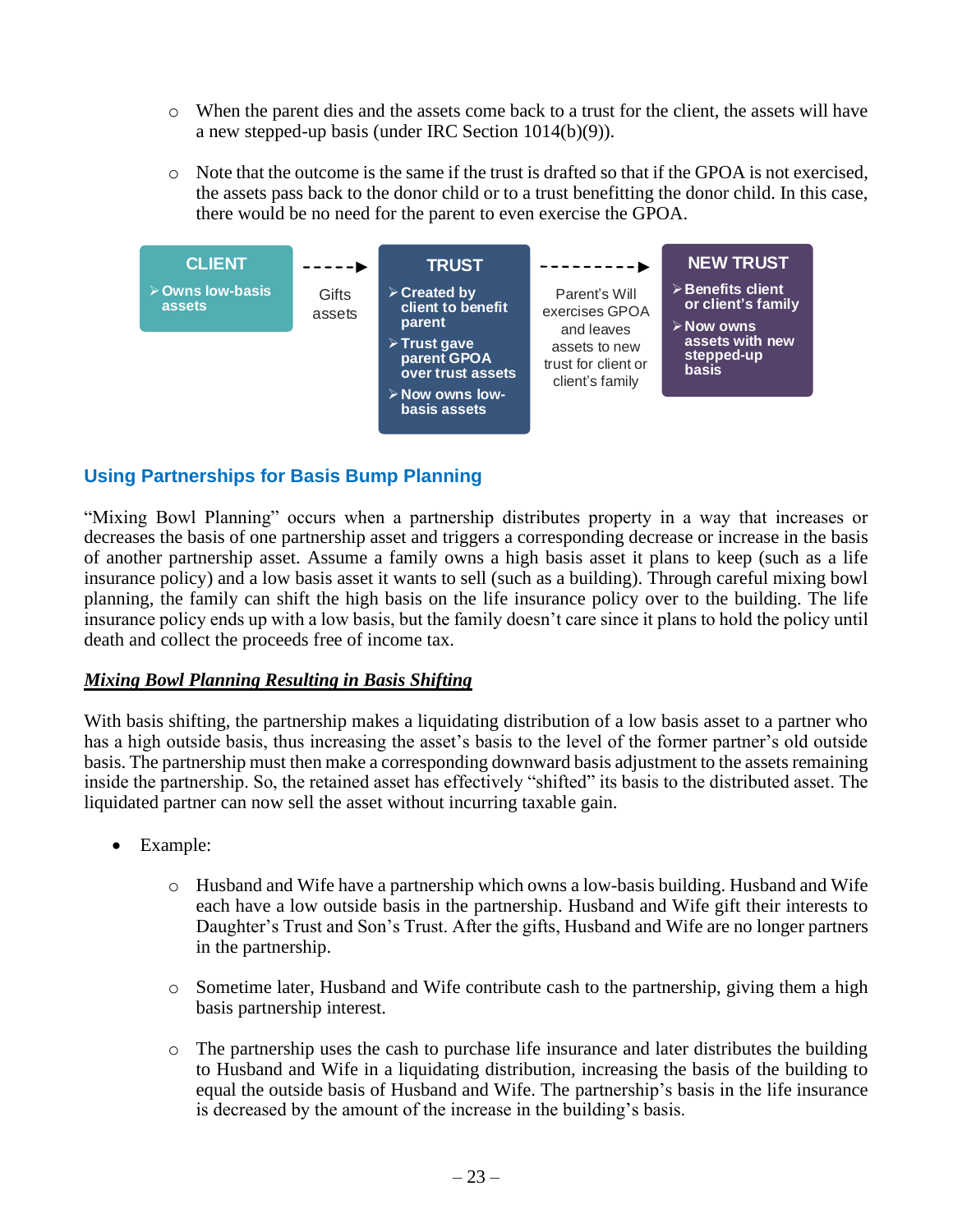- o Husband and Wife later sell the building and recognize little or no gain.
- o When the life insurance policy matures upon the death of the insured, there is no gain or loss on the receipt of the life insurance proceeds (because under IRC Section 101, life insurance proceeds are not subject to income tax).
- Let's walk through this scenario:
	- **Step 1:** Husband and Wife previously formed a partnership and contributed a low basis building to it. The building has an FMV of \$1,000,000.



**Step 2:** Husband gifts his interest to Son's Trust, and Wife gifts her interest to Daughter's Trust. After the gifts, Husband and Wife are no longer partners in the partnership.

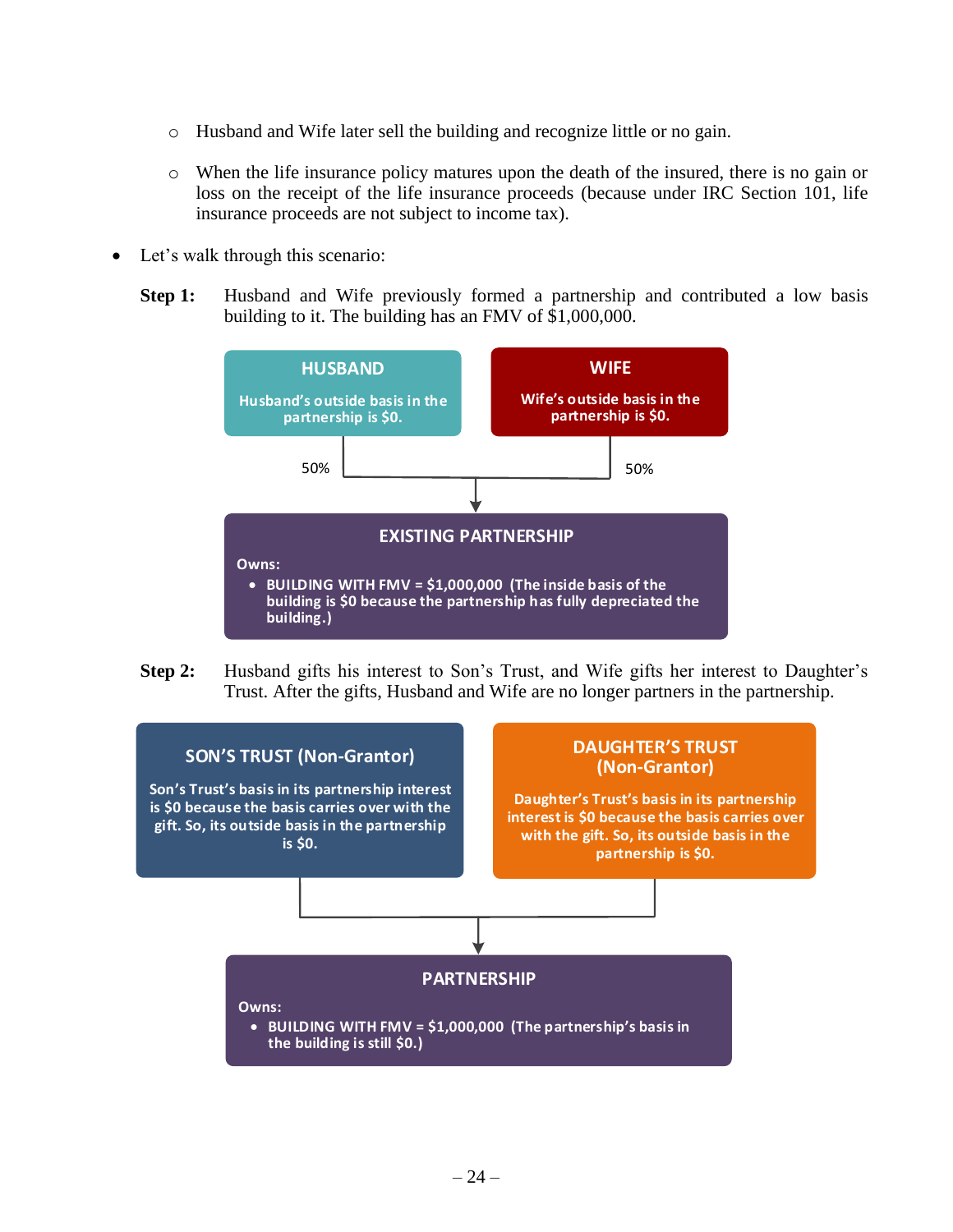**Step 3:** Sometime later, Husband and Wife each contribute \$500,000 cash to the partnership.



**Step 4:** The partnership uses the cash to purchase life insurance.

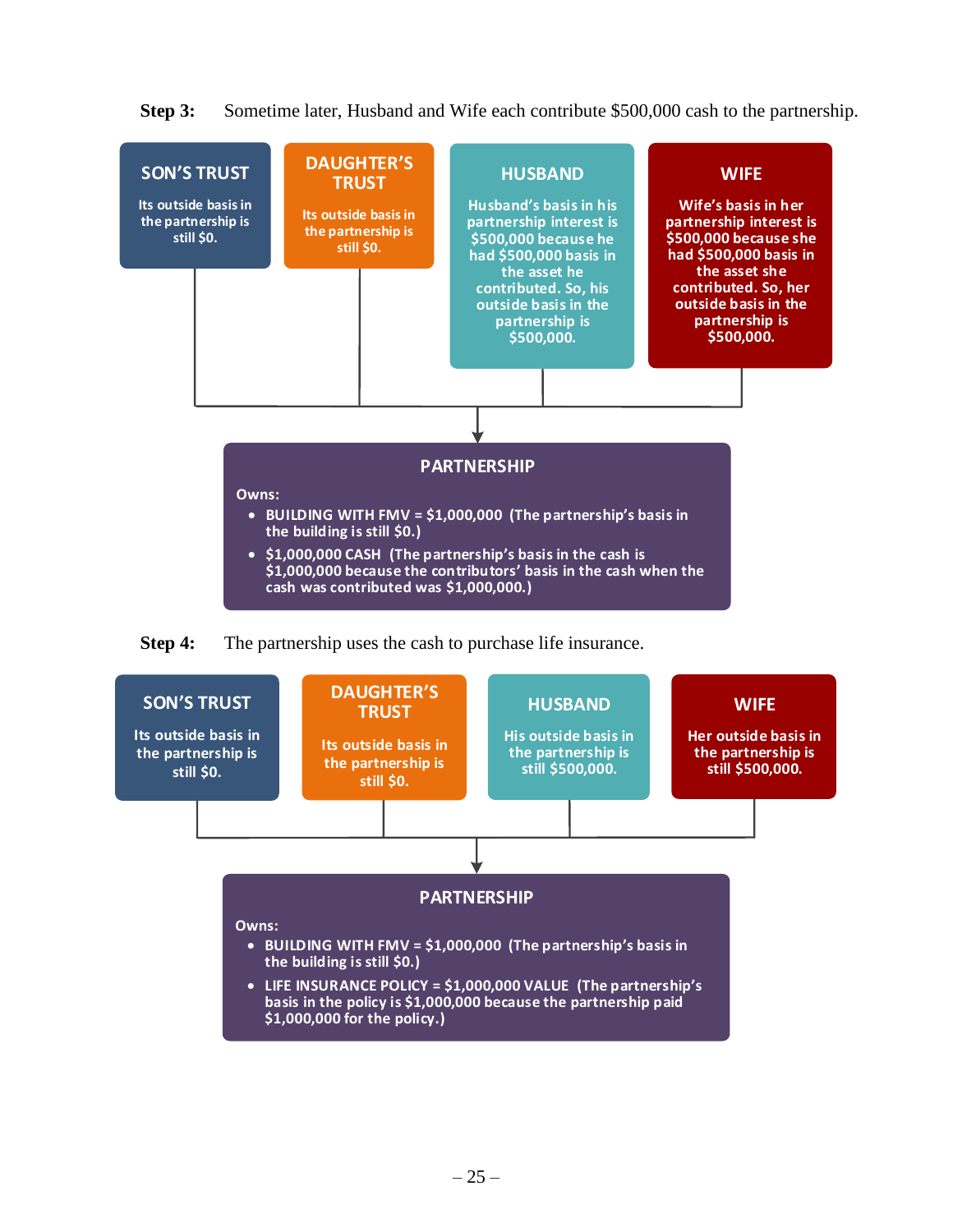**Step 5:** The partnership liquidates Husband's and Wife's interests in the partnership by distributing the building to them.

> Because Husband's outside basis was \$500,000 and 50% of the building was distributed to him in liquidation of his interest, the basis in the 50% of the building is adjusted from \$0 to \$500,000. (IRC Section 732(b) requires this basis increase; no election is needed to effect this.)

> The same occurs for Wife's 50% of the building. The basis in her 50% of the building is adjusted from \$0 to \$500,000.

> Husband and Wife can now sell the building for \$1,000,000 and pay no tax on the sale.



**Step 6:** Because the partnership had a "substantial basis adjustment" as defined in IRC Section 734(d), the partnership now must make a compensating downward adjustment of \$1,000,000 to its remaining assets.

> The partnership's only remaining asset is the life insurance policy. The basis of the life insurance policy is adjusted downward by \$1,000,000.

> Note that this adjustment would not be required if the basis of the building had increased by less than \$250,000 which would not have constituted a substantial basis reduction (unless the partnership had previously made a Section 754 election).

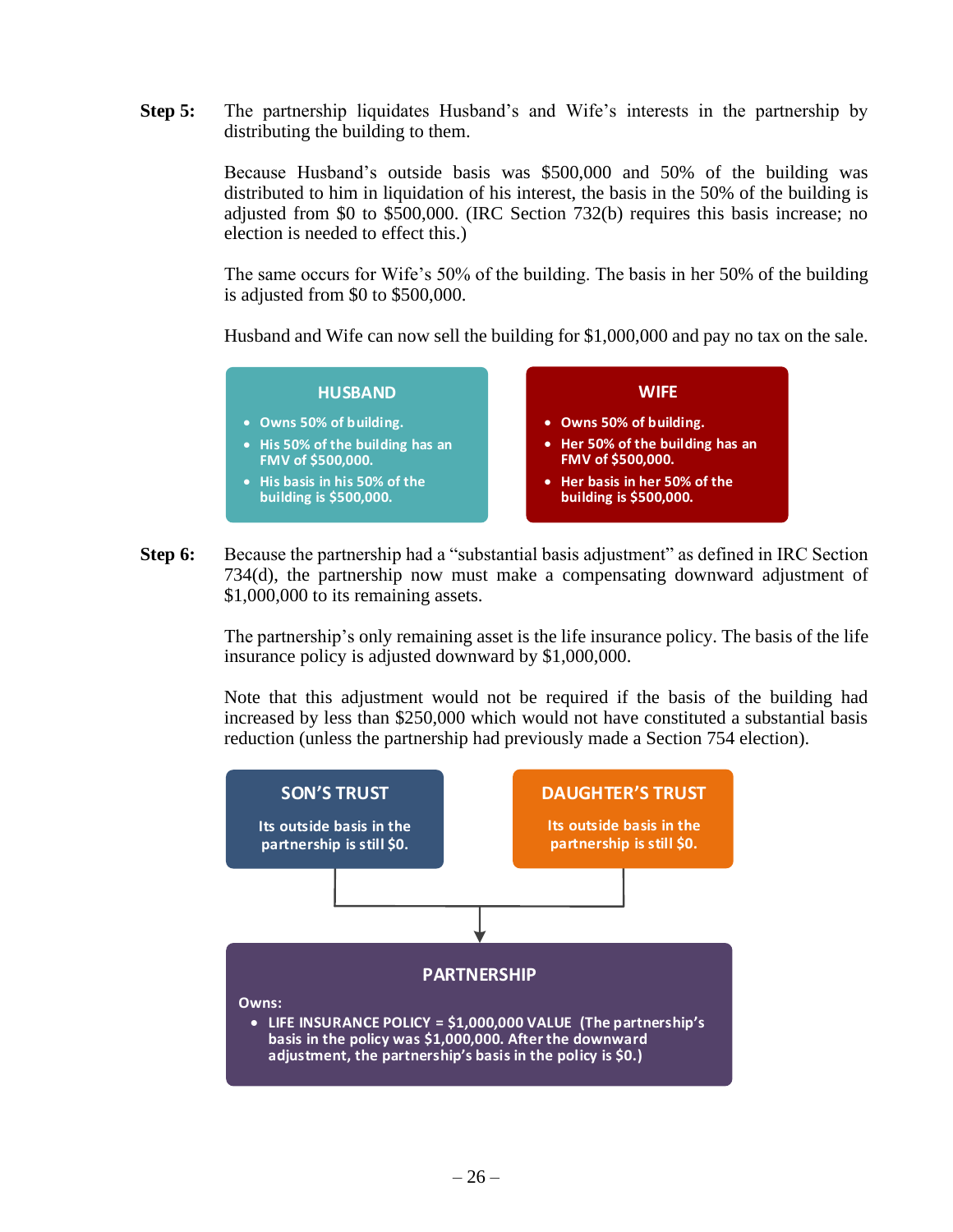**Step 7:** When the life insurance policy matures upon the death of the insured, there is no gain or loss on the receipt of the life insurance proceeds even though the policy has no basis (because under IRC Section 101, life insurance proceeds are not subject to income tax).

### *Mixing Bowl Planning Using Basis Stripping*

With basis stripping, the reverse occurs. The partnership distributes a high basis asset to a partner who has a low outside basis. The distributed asset takes the partner's low outside basis, and the "lost basis" is shifted over to assets remaining inside the partnership, i.e., the basis of the distributed asset is stripped off of the distributed asset and given to the retained assets. The partnership can now sell its retained assets and incur less taxable gain. Or, if the assets are depreciable, the partnership can begin taking depreciation deductions using the new basis.

- Example:
	- o Wife inherits minerals that have a stepped-up basis and contributes them to the partnership, which is owned by Husband, Daughter's Trust, and Son's Trust.
	- o Prior to the contribution, the partnership owned a low basis building and the partners (Husband, Daughter's Trust, and Son's Trust) each had a low outside basis.
	- o After some time has passed, the trusts receive the minerals as part of a liquidating distribution, which decreases the cost basis of the minerals to the level of Daughter's Trust's and Son's Trust's outside basis.
	- o The building's basis is increased by the amount that the basis of the minerals decreased.
	- o The partnership may now begin depreciating the building based on the building's new higher basis. The percentage depletion of the minerals is not affected by the minerals' negative basis adjustment.
- Let's walk through this scenario:
	- **Step 1:** Husband, Son's Trust, and Daughter's Trust are partners in a partnership. The partnership owns a fully depreciated building with an FMV of \$1,000,000.

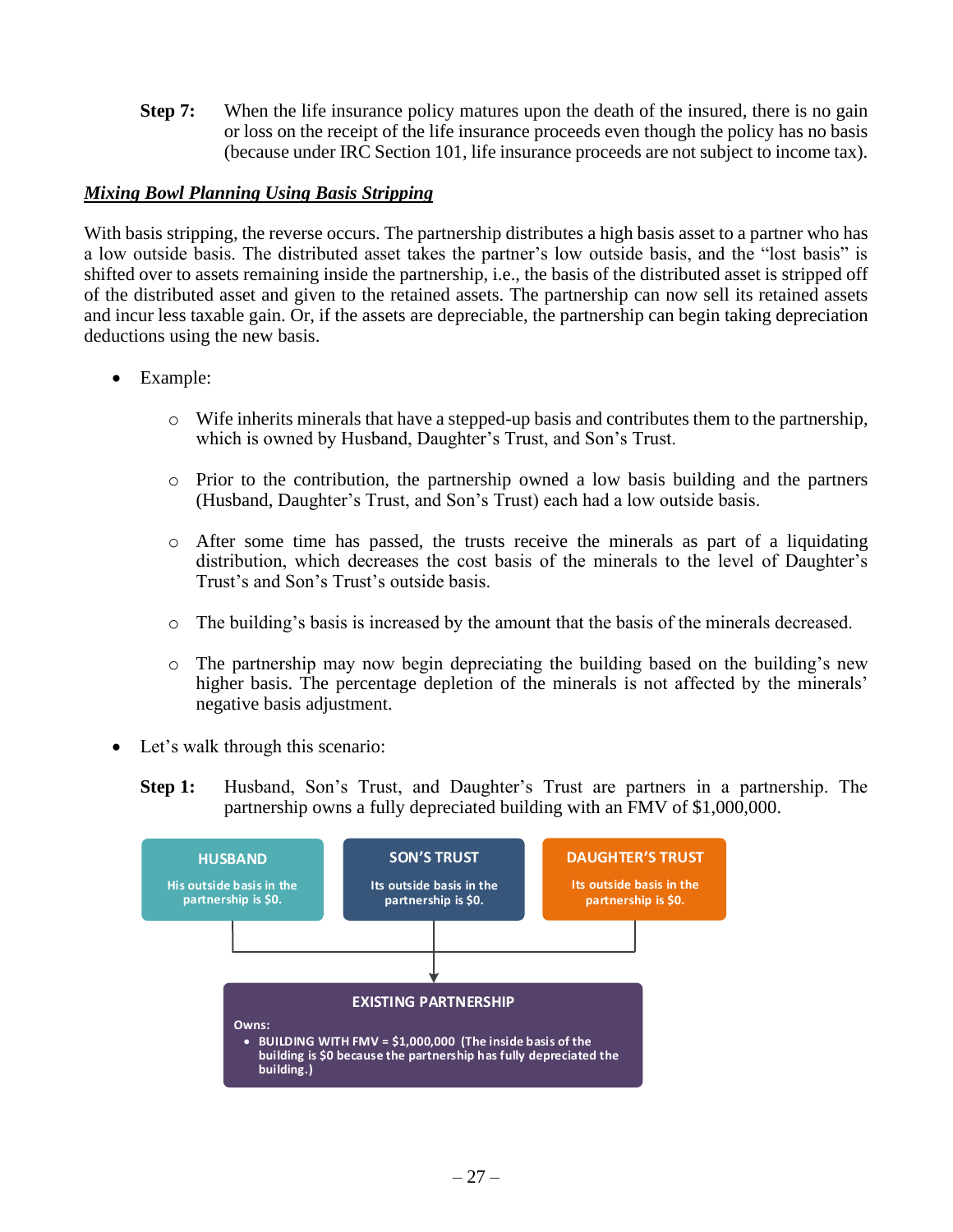**Step 2:** Wife inherits minerals worth \$1,000,000 with a basis of \$1,000,000 and contributes the minerals to the partnership.



**Step 3:** After some time, the partnership liquidates Son's Trust's interest and Daughter's Trust's interest by distributing the minerals to them.

> Because Son's Trust's basis in its partnership interest is \$0 and 50% of the minerals was distributed to it in liquidation of its interest, the basis in the 50% of the minerals is adjusted from \$500,000 to \$0.

> The same occurs for Daughter's Trust's 50% of the minerals. The basis in the 50% of the minerals is adjusted from \$500,000 to \$0.

> The percentage depletion of the minerals is not affected by the minerals' negative basis adjustment.

> *Note*: Son and Daughter don't mind the basis decrease. First, most people never think of selling minerals. Second, they qualify for the same percentage depletion deduction whether the basis is \$1,000,000 or \$0. The percentage depletion uses the basis up pretty fast. Therefore, for many people, their basis in their minerals is irrelevant to them.

#### **SON S TRUST**

- **Owns 5 0% of the minerals.**
- **Its 5 0% is worth \$500,000.**
- **Its basis in the 5 0% of the minerals is adjusted from \$500,000 to \$0 because the outside basis is \$0.**

#### **DAUGHTER S TRUST**

- **Owns 5 0% of the minerals.**
- **Its 5 0% is worth \$500,000.**
- **Its basis in the 5 0% of the minerals is adjusted from \$500,000 to \$0 because the outside basis is \$0.**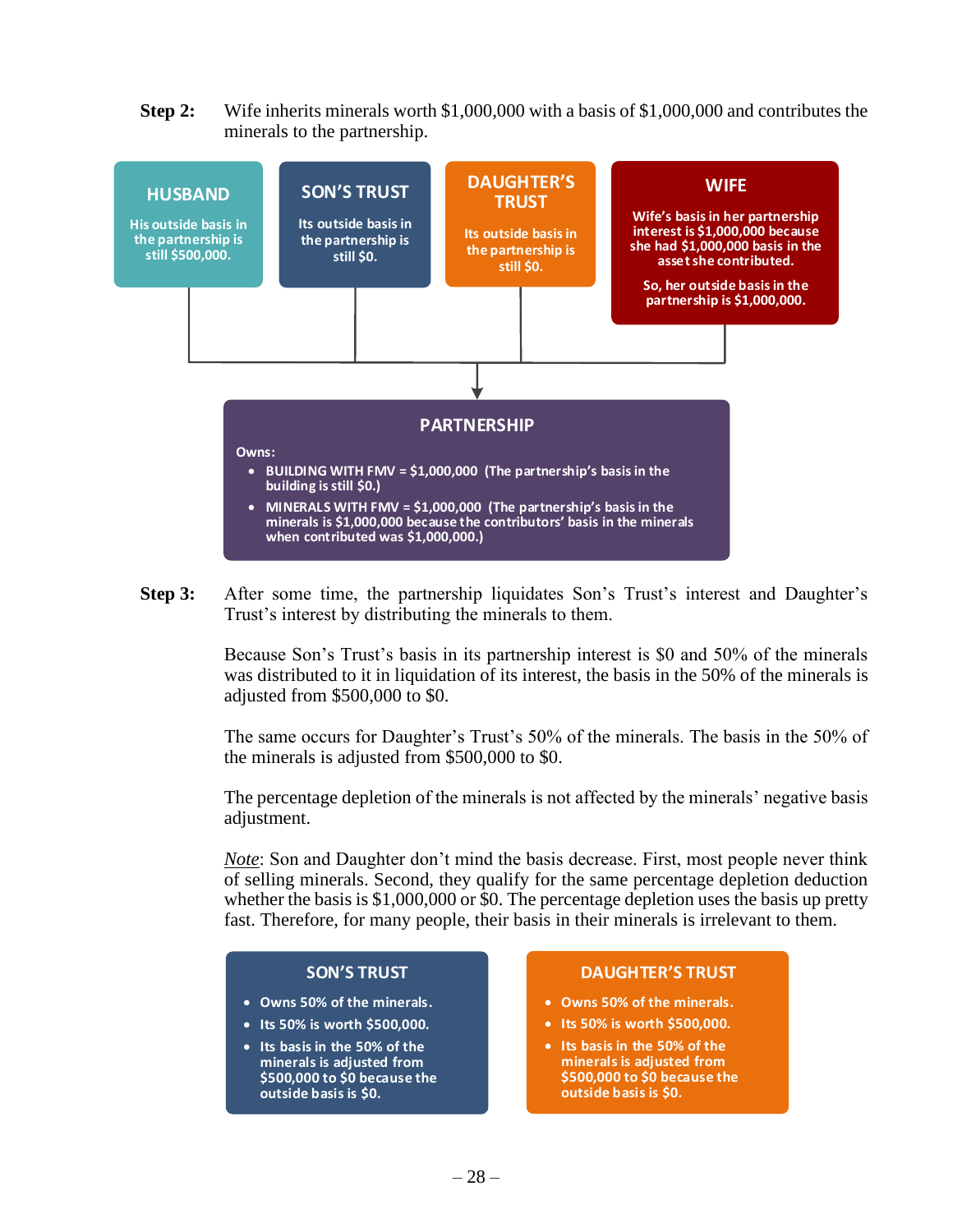**Step 4:** If the partnership has an election under Section 754, the partnership now must make a compensating upward adjustment of \$1,000,000 to its remaining assets.

The partnership's remaining asset is the building.

The basis of the building is adjusted upward by \$1,000,000.



**Step 5:** The partnership may now begin depreciating the building based on the building's new higher basis or may sell the building for \$1,000,000 and have no gain.

*Caution:* This is a high-level summary of partnership basis shifting and basis stripping designed to provide a broad overview of the planning opportunity. Before proceeding with this type of planning, be aware that all tax rules need to be considered, some of which are beyond the scope of this presentation.

### **Income Tax Planning**

### *IRA Planning*

- Consider converting your traditional IRAs to Roth IRAs.
	- $\circ$  If you expect income tax rates to rise, convert to Roth now and pay the tax at today's lower rate.
	- o Remember that the amount converted will be taxed as ordinary income and, therefore, could push you into a higher income tax bracket.
- Consider withdrawing assets from a traditional IRA, paying the income tax, and gifting the net to a Grantor Trust or SLAT to remove the IRA from the estate. You are paying the income tax early but avoiding a 40% estate tax on the IRA at death.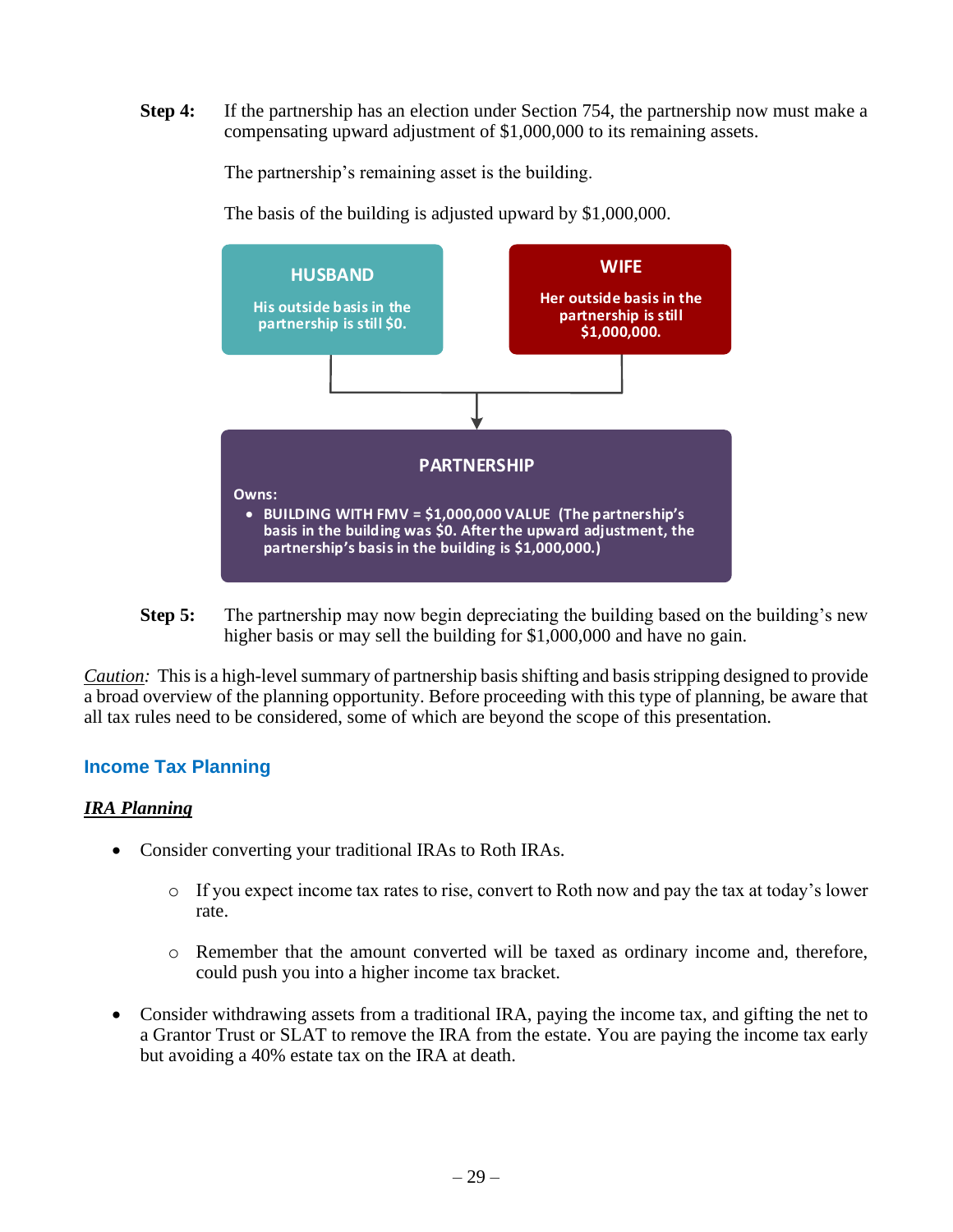- Consider leaving the IRA to charity, avoiding both estate tax and income tax on the IRA.
	- o Note: If you do this, don't engage in either of the above two ideas, as you would be paying income tax unnecessarily on the portion of your IRA ultimately going to charity.

### *Charitable Remainder Unitrusts*

Charitable Remainder Unitrusts ("CRUTs") are irrevocable trusts established for the benefit of designated income beneficiaries (often the settlor) and one or more charitable remainder beneficiaries. CRUTs can last for the settlor's lifetime or for a fixed term of up to twenty years.

In the year the assets are contributed to the CRUT, the settlor gets an income tax charitable deduction for the present value of the remainder interest that will go to charity.

The CRUT distributes a percentage of the trust assets to the income beneficiary/settlor at least annually. The amount distributed annually must be set at a fixed percentage of at least 5% of the trust assets but not more than 50%, and the remainder amount expected to go to charity must be at least 10% of the fair market value of the assets contributed to the CRUT.

When a CRUT sells an appreciated asset, the recognition of gain is deferred until the CRUT distributes it to the beneficiary. Distributions carry out income to the beneficiary on a WIFO (worst in, first out) basis. Keep a tally of income accumulated in the trust, and it is distributed in this order: ordinary income, then capital gain, then tax exempt income, and finally return of principal.

- Example 1 (typical):
	- o The client has an appreciated real estate asset with a value of \$1 million, and the client's basis in the real estate is \$100,000. The client transfers the real estate to the CRUT.
	- o The client has structured the CRUT so that the present value of the reminder interest is \$100,000. He immediately gets a \$100,000 income tax charitable deduction for the year he funds the CRUT.
	- o The CRUT can sell the real estate for \$1 million and reinvest the \$1 million.
	- o The capital gain is not recognized upfront. As distributions include capital gain, a portion of the gain is recognized.
- Example 2 (variation):
	- o The client owns real estate with a value of \$1 million, and the client's basis in the real estate is \$100,000. The client transfers a 70% undivided interest in the property to the CRUT and keeps the remaining 30% undivided interest.
	- o The client structures the CRUT so that the present value of the remainder interest is \$270,000. The client gets a \$270,000 income tax charitable deduction.
	- $\circ$  The real estate is sold to a third party for \$1 million. The client receives \$300,000 of the sales proceeds, and the CRUT receives \$700,000 of the sales proceeds.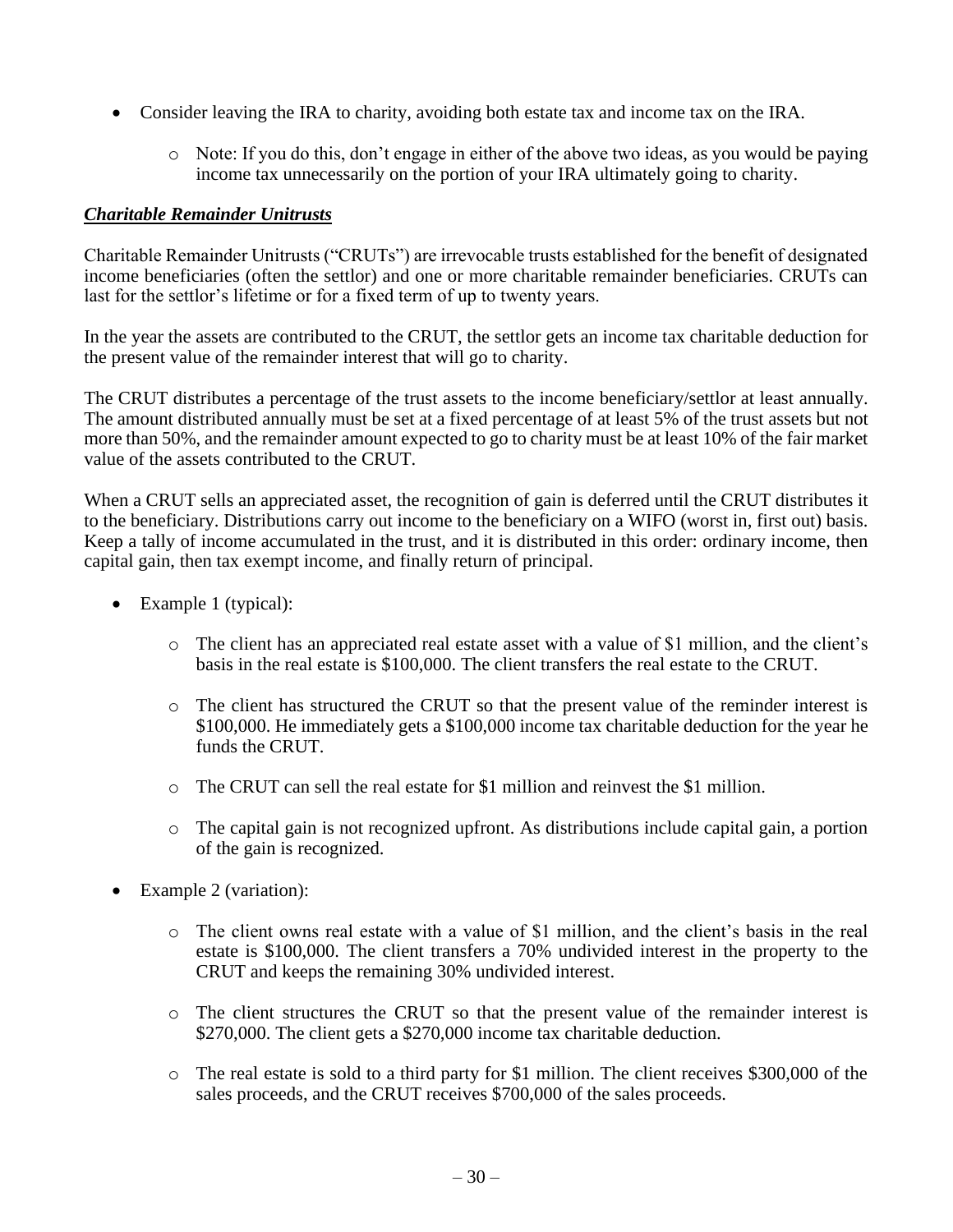- o The client will recognize \$270,000 of capital gain (\$300,000 less \$30,000, his proportionate share of the basis). The client's \$270,000 charitable tax deduction will offset the \$270,000 of capital gain.
- o Immediately following the sale:

|                                            | Example 1   | Example 2 |
|--------------------------------------------|-------------|-----------|
| Cash in CRUT                               | \$1,000,000 | \$700,000 |
| Cash in Client's Pocket                    | \$0         | \$300,000 |
| Income Tax Due from Sale of<br>Real Estate | \$0         |           |

### *Private Placement Life Insurance*

Private Placement Life Insurance ("PPLI") can be an effective investment vehicle to eliminate income tax on investment earnings.

The cash premium paid into a PPLI policy is invested in an Insurance Dedicated Fund ("IDF"). IDF assets typically consist of hedge funds, private equity, venture capital, or other securities. It is common to "overfund" the policy and secure the minimum level of death benefit required to qualify as life insurance.

If you want access to the assets, you can borrow from the policy's cash value as needed. At death, the death benefit passes to beneficiaries free of income tax (and possibly free of estate tax if owned by a trust that is outside the estate).

Investing in PPLI is beneficial when the return on PPLI investing (calculated after subtracting costs associated with PPLI) exceeds the return on taxable investing (calculated after subtracting income tax on the earnings).

With the potential for future income tax rate increases, investing through PPLI will be even more appealing.

### **Take Advantage of 300 Year Term for Trusts**

In the fall of 2021, the Texas legislature enacted a new law to allow trusts to last for 300 years.

The new law applies to trusts with an effective date on or after September 1, 2021. If you create an irrevocable trust during your life, the effective date is the date the trust is created. If your Will or Living Trust provides for trusts that will be activated upon your death, the effective date will be your date of death.

Before this new law, the Texas "Rule Against Perpetuities" permitted trusts to last no longer than the lifetime of anyone alive at time of trust creation (known as a "measuring life" who was identified in the trust), plus 21 years. If such a measuring life was a baby who lived to 80, the maximum length of a Texas trust was about 100 years.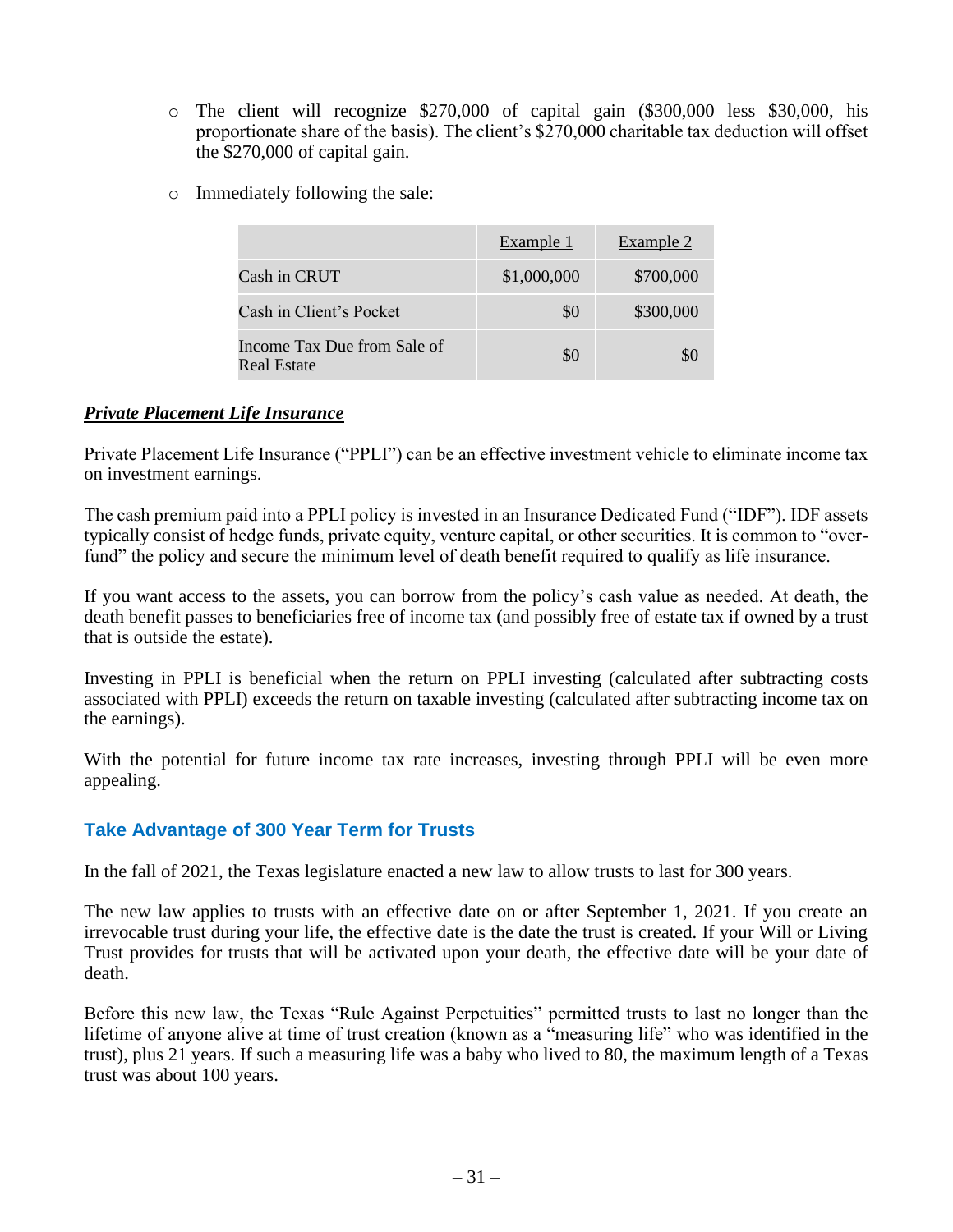In the past, Texans wishing to create a longer-term trust created the trust under the law of another state (such as a perpetual trust in Delaware, South Dakota, or Alaska, or a 365-year trust in Nevada). To do so required naming a trustee in that chosen state. Texans desiring longer-term trusts now have the choice of keeping their trusts at home. There are still other protections that may favor creating an out-of-state trust, but if the only concern is duration, a Texas trust is now an option.

Estate planners are now exploring whether irrevocable trusts created before September 1, 2021, can be modified to last longer. That analysis needs to happen on a trust-by-trust basis, depending on the facts of each case. However, what is clear is that if your Will or Living Trust creates a Texas trust that activates upon your death, you should consider amending your plan to take advantage of the new 300-year term.

## **What's in the New Greenbook?**

In March 2022, the Biden Administration released its budget recommendations for fiscal year 2023 and the Treasury Department released their "Greenbook" detailing proposed tax increases aimed at generating revenue to cover the budget. Following is a high-level summary of key provisions in the FY2023 Greenbook.

### **Modify Income, Estate and Gift Tax Rules for Certain Grantor Trusts**

- Treat a grantor's payment of income tax attributable to income earned by the grantor trust as a gift to the trust. Only applicable to new grantor trusts as existing trusts will be grandfathered.
- Sales to grantor trusts no longer ignored for income tax purposes and therefore subject to tax on the gain, whether it's a sale to an old grantor trust or a new grantor trust, effective the date of enactment.
- Restrict GRATs:
	- o No zeroed out GRATs. Remainder interest must be worth at least the greater of 25% of the assets transferred to the trust or \$500,000 (but not more than the value of the assets transferred).
	- o GRATs must last at least 10 years. Maximum term is grantor's life expectancy plus 10 years.

### **Reform Taxation of Capital Gains**

- Tax capital gains for high-income earners at ordinary rates:
	- o If taxable income is over \$1 million, long-term capital gains and qualified dividends taxed at ordinary income tax rates.
- Treat transfers of appreciated property by gift or on death as recognition events:
	- o Upon gift to irrevocable trust.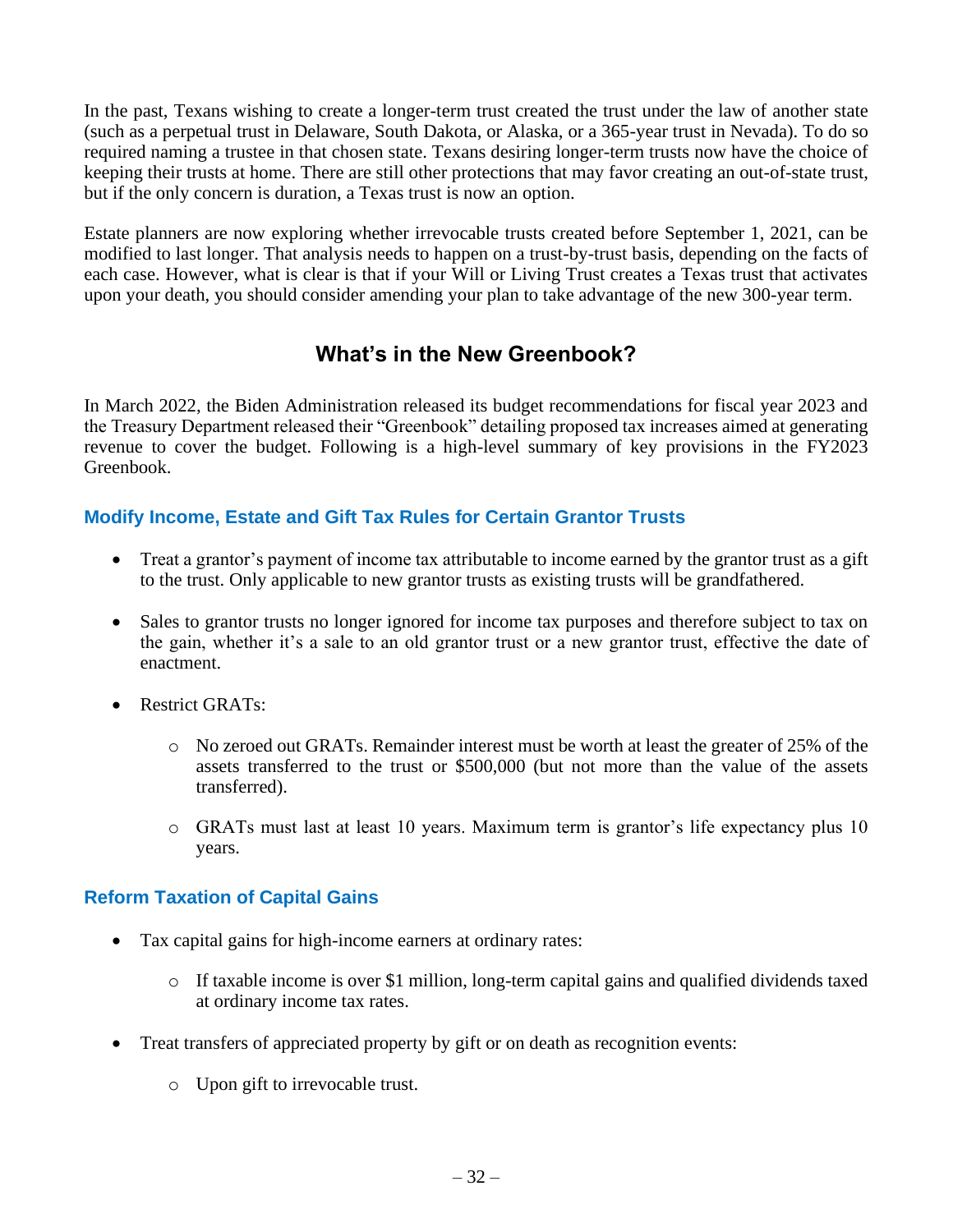- o On distributions from a trust.
- o When a revocable trust becomes irrevocable.
- o Upon death.
- o On assets held by a trust, partnership, or other noncorporate entity if have not been the subject of a recognition event in the last 90 years, with first recognition event on December 31, 2030.
	- If a family-owned business, can elect not to recognize unrealized appreciation until the business is sold or is no longer family owned and operated.
- o Exclusion of \$5 million per person on property transferred by gift during life. Any remaining can be used at death. Unused can be transferred to surviving spouse.
- o Exception for tangible personal property, excluding collectibles.
- o Exception for transfer to a U.S. spouse, until the surviving spouse disposes of the asset or dies.
- o Exception for transfer to a charity.

### **Limit Duration of Generation-Skipping Transfer Tax Exemption**

- GST exemption would no longer last as long as the trust lasts.
- GST exemption would shield trust assets from GST tax only as long as the life of any trust beneficiary who either:
	- o Is no younger than the transferor's grandchild; or
	- o Is a member of a younger generation but who was alive at the creation of the trust. Note it does not say "plus 21 years."
- Existing GST exempt trusts would be considered as if created on the date of enactment.

## **Increase Top Marginal Income Tax Rate for High Earners**

- Currently, top marginal tax rate is 37%. Under the 2017 Tax Act, the top marginal tax rate for individual income tax will be 39.6%, beginning in 2026.
- This proposal would raise the top rate to 39.6% now and would compress the tax brackets so the top rate would apply to taxable income over \$400,000 (\$450,000 for married couple and \$425,000 for head of household).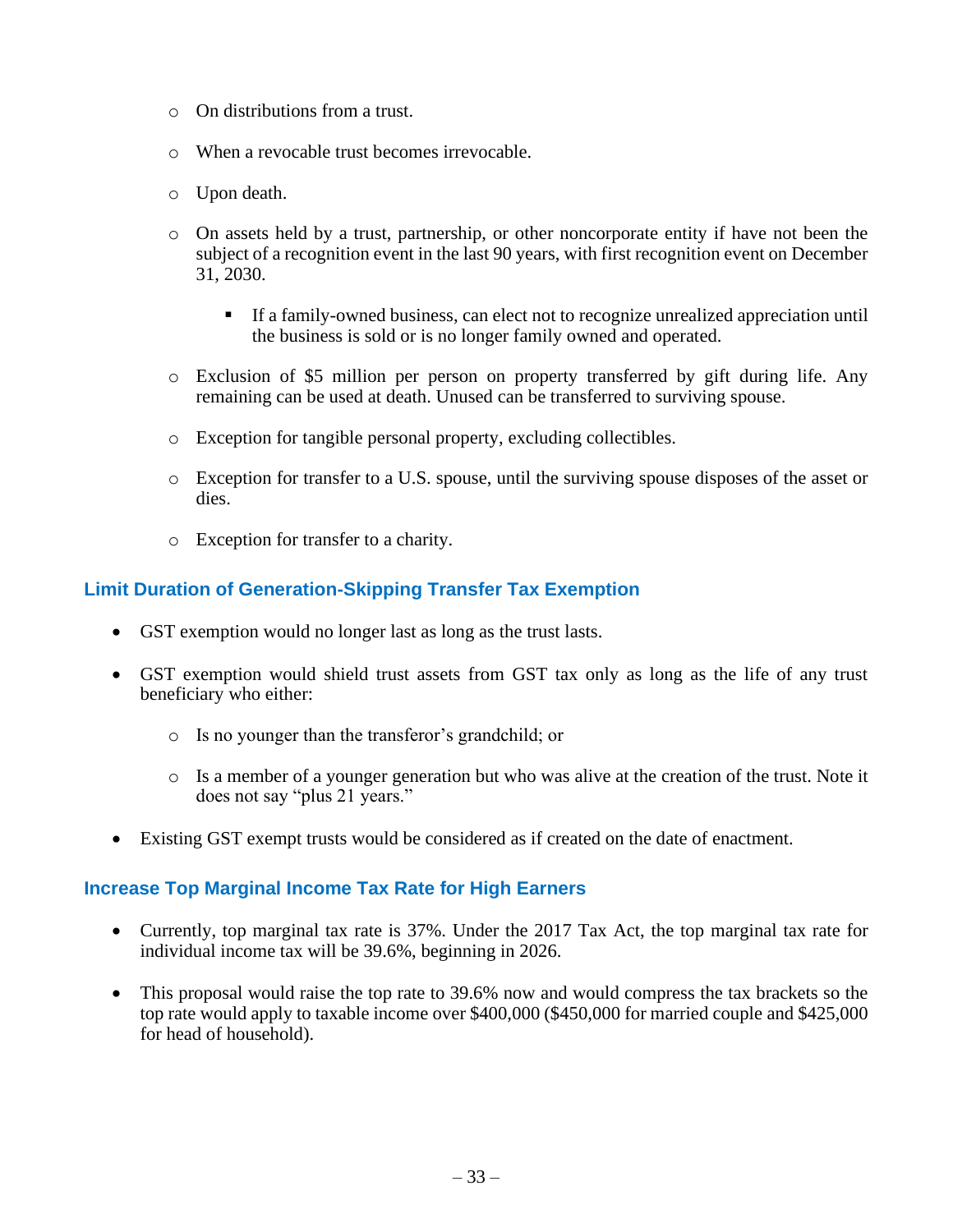## **Require Consistent Valuation of Promissory Notes**

• Note receivable must be valued for subsequent transactions at same amount it was valued at time of note creation.

### **Impose Minimum Income Tax on Wealthiest Taxpayers**

- A version of a "Billionaire's Tax."
- For taxpayers with wealth over \$100 million (assets less liabilities), minimum tax of 20% of total income, with income calculated to include **unrealized** capital gains.

### **Raise Corporate Income Tax Rate to 28%**

• Increase from 21% to 28%.

## **Prevent Basis Shifting by Related Parties through Partnerships**

• When a distribution of partnership property results in a basis step-up for the partnership's nondistributed property (because the partnership has a Section 754 Election in effect), a new matching rule would prohibit any partner that is related to the distributee-partner from benefitting from the step-up until the distributee-partner disposes of the distributed property in a fully taxable transaction.

### **Tax Carried (Profits) Interests as Ordinary Income**

- Treat the carried interest of partner in an investment partnership as ordinary income regardless of the character of the income at the partnership level.
- Also require partners receiving a carried interest to pay self-employment tax.
- Applicable if partner's taxable income (from all sources) exceeds \$400,000.

### **Limit Deferral of Gain from Like-Kind Exchanges**

• Limit gain deferred under Section 1031 to \$1 million per year for a married couple (\$500,000 if single).

### **Require 100% Recapture of Depreciation Deductions as Ordinary Income for Certain Depreciable Real Property**

• Taxing unrecaptured Section 1250 gain as ordinary income.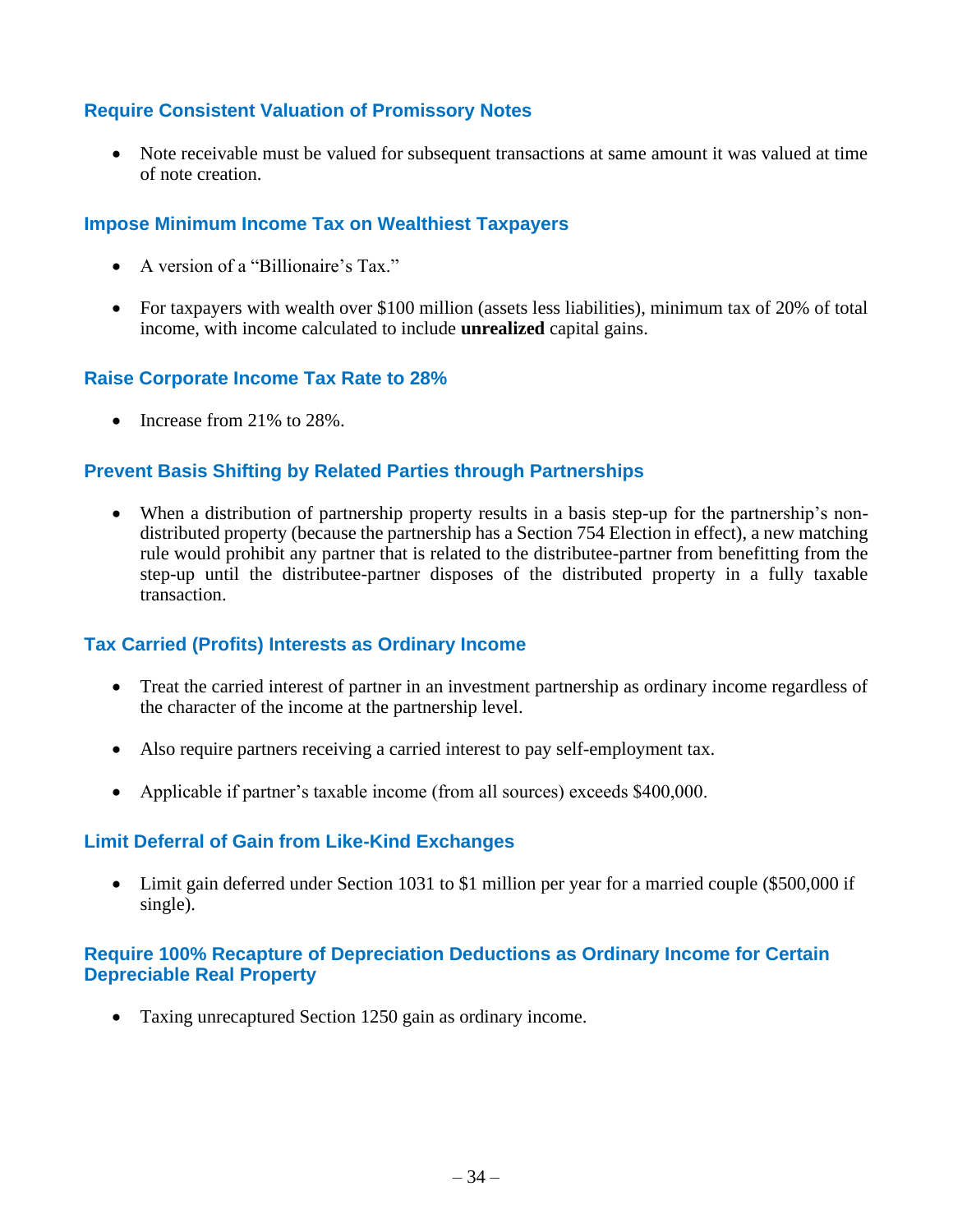## **Limit Use of Donor Advised Funds to Avoid Private Foundation Payout Requirement**

- Private Foundations generally must distribute at least 5% of the total fair market value of their assets each year. Currently a Private Foundation can distribute this amount into a Donor Advised Fund.
- This proposal provides that a contribution to a Donor Advised Fund from a Private Foundation is not a qualifying distribution unless the funds are distributed out of the Donor Advised Fund by the end of the following taxable year.

## **Bonus: Proposed Regulations on Estate and Gift Tax Exemption**

On April 26, 2022, the IRS published proposed regulations to further clarify the treatment of the temporarily doubled gift and estate tax exemption for decedents dying after 2025.

### **History**

The Tax Cuts and Jobs Act of 2017 doubled the estate and gift tax exclusion amount, with a sunset date of January 1, 2026.

In 2019, the Treasury published "anti-clawback" regulations which adopted a special rule that allows a decedent's estate to use the amount of exemption that was used when the gift was made if that amount is higher than the exemption amount on the date of death. This effectively prevented a "clawback" of gift tax for gifts made when the higher exemption amount was in effect.

## **Proposed Regulations**

The 2019 regulations were not intended to prevent a clawback in situations where gifts were not true *inter vivos* transfers but were structured to be includible in the decedent's gross estate, such as a completed gift that deliberately tripped Section 2036, because the decedent retained a level of benefit or control of the asset. The grantor's goal was to lock in the doubled exemption but retain benefit from the asset gifted.

On April 26, 2022, the IRS published proposed regulations which add a provision stipulating that the following do not qualify for the special rule that allows use of the higher exemption amount:

- Gifts subject to a retained life estate or subject to other powers or interests as described in Sections 2035 through 2038 and Section 2042, such as:
	- o Assets in a trust funded by the decedent of which the decedent serves as the trustee with absolute discretion to make distributions.
	- o A residence transferred by the decedent during life in which the decedent retains the right to reside until death.
- Gifts made by enforceable promise, to the extent they remain unsatisfied as of the date of death, such as: